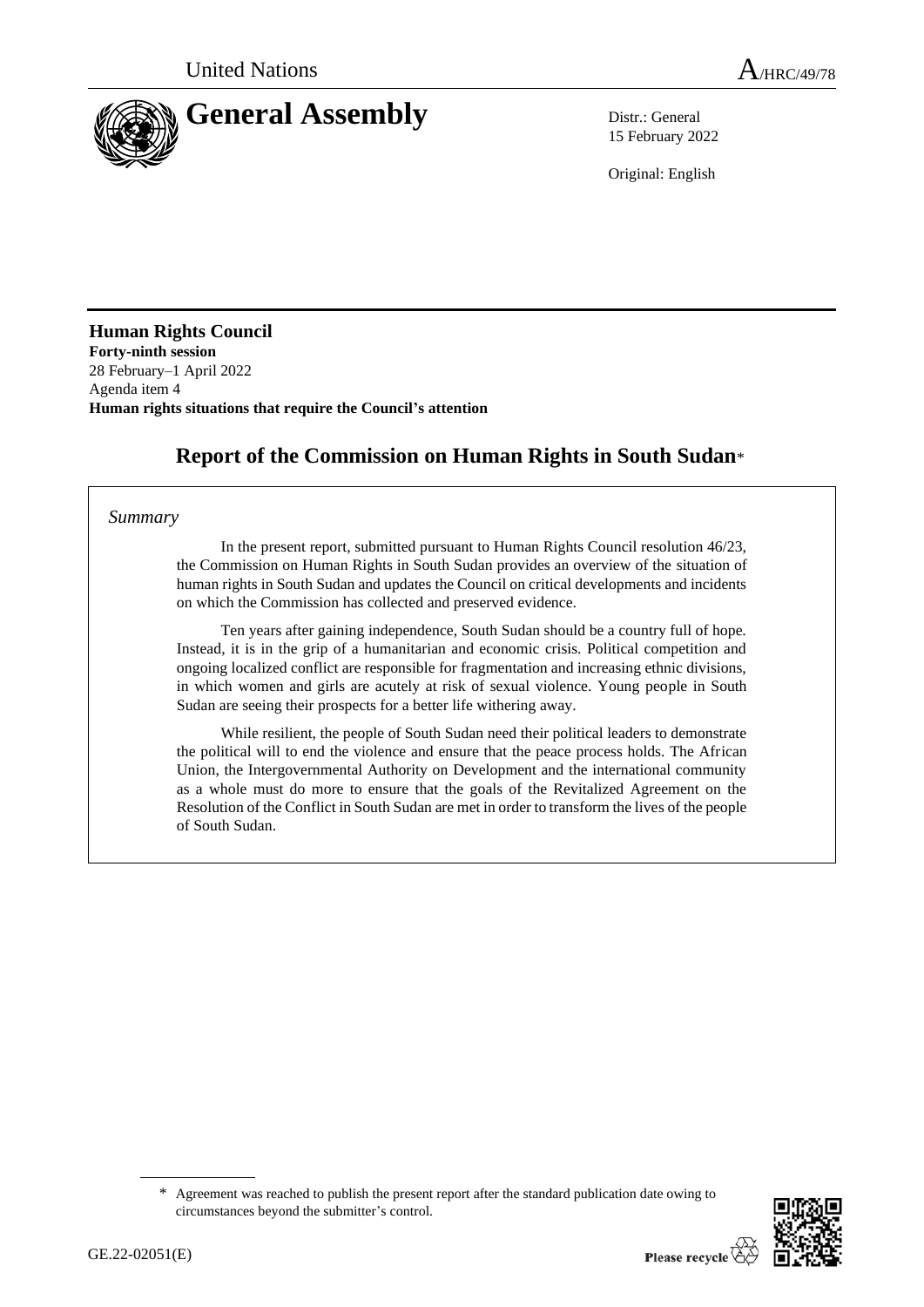# **I. Introduction**

1. In 2016, by its resolution 31/20, the Human Rights Council established the Commission on Human Rights in South Sudan for a period of one year. In April 2017, by its resolution 34/25, the Council extended the Commission's mandate for one year and requested the Commission to continue to monitor and report on the situation of human rights in South Sudan, to make recommendations to prevent further deterioration of the situation and to report and provide guidance on transitional justice.

2. The Commission was also mandated to determine and report the facts and circumstances of, to collect and preserve evidence of and to clarify responsibility for alleged gross violations and abuses of human rights and related crimes, including sexual and genderbased violence, with a view to ending impunity and providing accountability. Furthermore, the Human Rights Council requested the Commission to make such information available to transitional justice mechanisms, including those set out in chapter V of the 2018 Revitalized Agreement on the Resolution of the Conflict in the Republic of South Sudan (the Revitalized Agreement), including the Hybrid Court for South Sudan, to be established in cooperation with the African Union.<sup>1</sup>

3. The Human Rights Council subsequently extended the mandate of the Commission, each time for an additional year, in its resolutions 37/31, 40/19, 43/27 and 46/23. The current members of the Commission, appointed by the President of the Council, are Yasmin Sooka (Chair), Andrew Clapham and Barney Afako.

4. The Commission is supported by a secretariat based in Juba. In 2021, it conducted several missions to locations within South Sudan, including Tambura and Yambio (Western Equatoria State), Yei (Central Equatoria State), Kuajok and Warrap (Warrap State), Bentiu (Unity State), Malakal (Upper Nile State) and Wau (Western Bahr el-Ghazal State). It also conducted missions to Ethiopia and Uganda. The Commission met with victims, witnesses, government officials, members of civil society and other key stakeholders.

5. In implementing its mandate during the reporting period, the Commission took more than 180 detailed individual witness statements, conducted focus group discussions with 184 participants and gathered more than 200 documents, including confidential records. The evidence collected is preserved in the Commission's secure and confidential database and archives.

6. During the reporting period, the Commission conducted a second conference on transitional justice, held in Nairobi from 13 to15 December 2021(see paras. 87–88 below).

7. The Commission extends its gratitude to the Revitalized Transitional Government of National Unity for facilitating its missions and is grateful for the cooperation that it received from Governments in the region. It also appreciates the assistance and contributions of the African Union, the United Nations Mission in South Sudan (UNMISS), United Nations agencies, civil society organizations and experts.

# **II. Methodology**

8. In the present report, the Commission focuses primarily on establishing the facts and circumstances of incidents occurring from January to December 2021. The thematic human rights issues and the case studies of subnational conflict that are detailed in the present report do not reflect the totality of the human rights situation in South Sudan. Rather, they were selected for their significance and to illustrate certain human rights issues in the country. More detailed findings are available in two accompanying conference room papers.<sup>2</sup>

<sup>&</sup>lt;sup>1</sup> In pursuance of its mandate, the Commission collects and preserves evidence that it stores and that it catalogues by a unique evidence registration number (ERN). Reference is made to these numbers throughout the report so that States and the African Union may use them when requesting to consult the evidence.

<sup>2</sup> To be made available in March 2022 from [https://www.ohchr.org/en/hrbodies/hrc/cohsouthsudan/pages/index.aspx.](https://www.ohchr.org/en/hrbodies/hrc/cohsouthsudan/pages/index.aspx)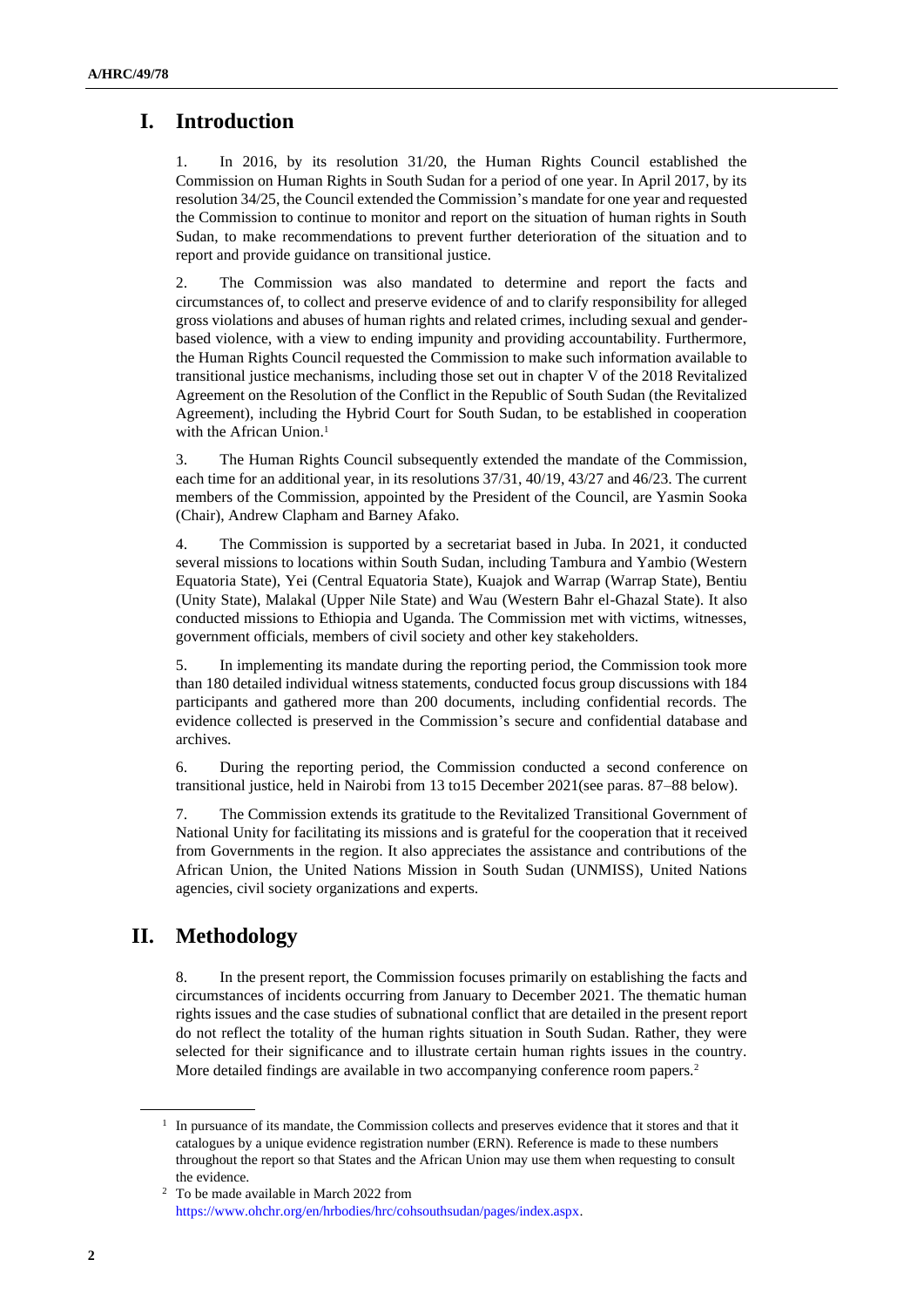9. The Commission conducted its work while taking into account the domestic law of South Sudan, international humanitarian law, international human rights law and relevant criminal law. Factual determinations on specific incidents and patterns of conduct provide the basis for the legal qualification of human rights violations, crimes under the law of South Sudan and crimes under international law.

10. The Commission's mandate emphasizes accountability, ensuring a focus on establishing responsibility for violations and identifying individuals and entities bearing responsibility for violations and crimes. The Commission has adopted a "reasonable grounds to believe" evidentiary standard. Its work is guided by the requirement to collect and preserve evidence to a standard that would support future accountability mechanisms, including criminal accountability.

11. Where the Commission found information linking alleged perpetrators to specific violations that would be sufficient to warrant future criminal investigations or prosecutions, such evidence was collected and preserved on a strictly confidential basis. Where insufficient information was available to identify the individuals responsible for violations and the acts or omissions led to the responsibility of organs or offices of the Government of South Sudan, the State was identified as responsible. Where the acts point to the responsibility of an armed group or security force, that group or institution was also identified.

12. The Commission employed international best practices for fact-finding, thereby ensuring the safety, security, confidentiality and well-being of witnesses. Only information for which sources had granted their informed consent and the disclosure of which would not lead to the identification of sources or result in harm was used. The Commission thanks those victims and witnesses who shared their experiences. The Commission was at all times guided by the principles of confidentiality and "do no harm".

## **III. Political and security developments**

13. The Revitalized Agreement raised the hopes of the people of South Sudan for a longdelayed peace and the recovery and reconstruction of their country. However, further delays in establishing the Government and fierce political contestation between the signatories to the Agreement reflect the continuing failure of leaders to reach a position of political accommodation and manage diversity and are fuelling insurgencies and localized conflicts. Led by the President, Salva Kiir Mayardit, the Sudan People's Liberation Movement in Government (SPLM-IG) remains the dominant political force in South Sudan, through its effective control of the defence and security agencies and of resources, including oil revenues. Meanwhile, the National Salvation Front (NAS) and other armed groups outside of the Agreement have continued their insurgency.<sup>3</sup>

14. The deeply disillusioned people of South Sudan lament the delays and failings of the key parties and the fragmentation of various armed forces, which remain under different, ethnically aligned, command structures. <sup>4</sup> In December 2021, the interim Chair of the reconstituted Joint Monitoring and Evaluation Commission, Charles Tai Gituai, warned of the growing frustrations of citizens, while the Special Representative of the Secretary-General for South Sudan criticized the reduced momentum on implementing critical aspects of the Agreement.<sup>5</sup>

15. Delays in completing the security sector arrangements appear to be a deliberate strategy on the part of SPLM-IG to retain its dominance by frustrating military integration and the unification of command structures.<sup>6</sup> SPLM-IG and the Sudan People's Liberation

<sup>&</sup>lt;sup>3</sup> "NAS" is the name derived from Arabic by which the group is commonly known, not an acronym.

<sup>4</sup> ERNs FGD-04, FGD-05, FGD-07, 104884–104886, 104892–104897, 104887–104891, 104937– 104940 and 104949–104951.

<sup>5</sup> See https://unmiss.unmissions.org/statement-special-representative-secretary-general-mr-nicholashaysom-united-nations-security.

<sup>6</sup> Confidential meeting held in November 2021 on the report on the status of implementation of the Revitalized Agreement, July–September 2021, paras. 28–29 (see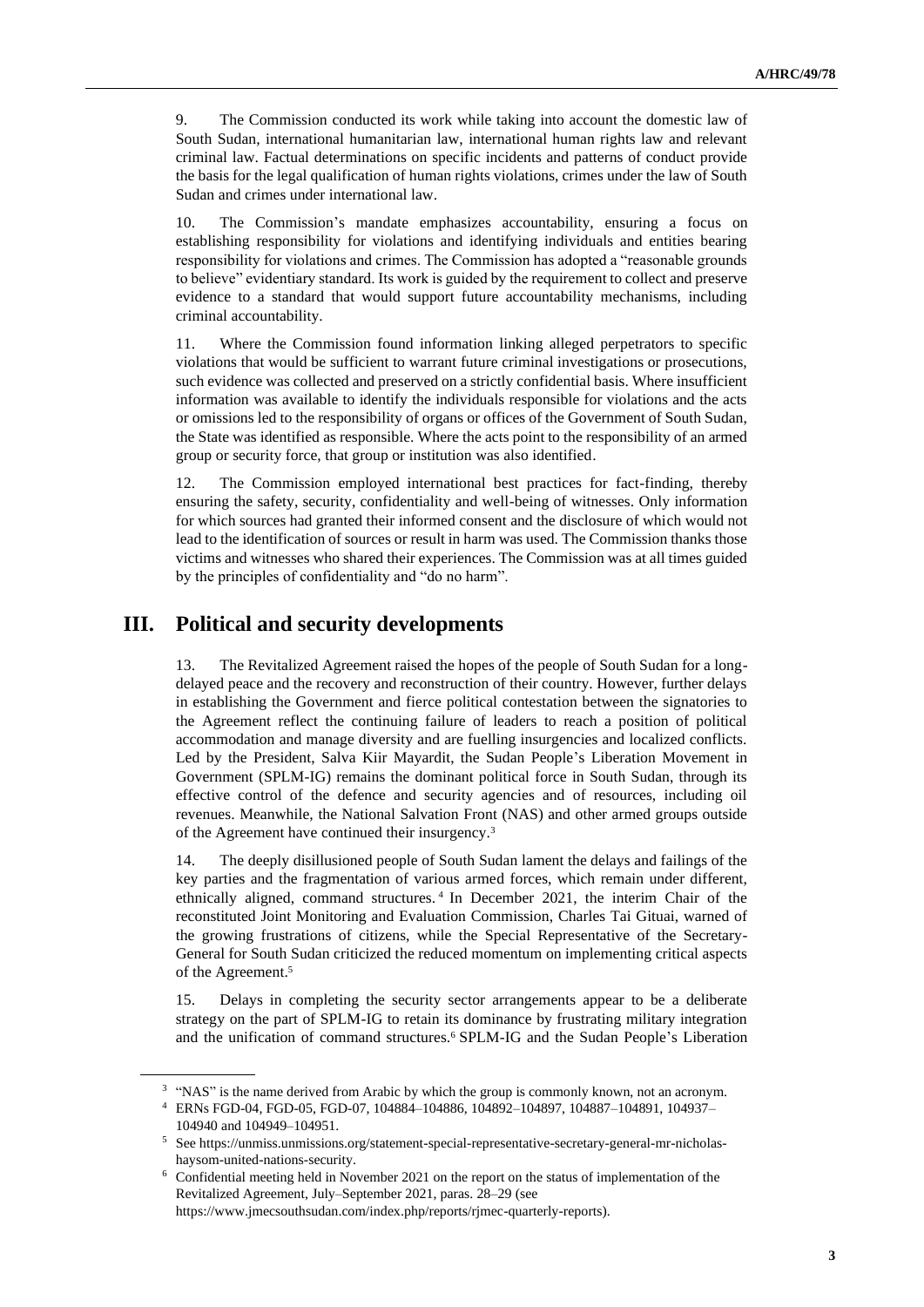Movement/Army in Opposition (SPLM/A-IO), led by the First Vice-President, Riek Machar, have failed to reach an understanding on the ratios of senior officer appointments for SPLM-IG and SPLM/A-IO, respectively. Meanwhile, the cantonment exercise has also floundered: those who have reported to designated sites – mostly SPLM/A-IO forces – lack food, clean water, sanitation and other basic amenities.<sup>7</sup> Several sites have been abandoned owing to flooding.<sup>8</sup> Poor service conditions, including meagre and delayed salaries, have led numerous soldiers of the South Sudan People's Defence Forces to desert and to then prey on communities.<sup>9</sup>

16. After a two-year delay, the Transitional National Legislative Assembly was established and held its inaugural sitting in August 2021. In December, it passed a bill incorporating the Revitalized Agreement into the Transitional Constitution. The backlog of key bills, including on constitution-making and restructuring the security sector, now require urgent attention. The first forum of state Governors was held in November 2021. State assemblies were eventually also appointed, except for in Western Bahr el-Ghazal.

17. Ongoing political contestation and defections, said to be instigated by SPLM-IG elements, are having an adverse impact on SPLM/A-IO. In Upper Nile, between August and December 2021, deadly fighting erupted between SPLM/A-IO forces and the Kitgwang faction led by General Simon Gatwech Dual, which reportedly left hundreds of people dead and thousands displaced in Magenis and Thor Gwang. The Kitgwang faction claimed control in areas of northern Upper Nile, indicating that Machar's forces had left the area. On 16 January 2022, SPLM-IG signed two agreements in Khartoum: one with the Kitgwang faction and another with General Johnson Olony's Agwelek group. Both groups had broken away from SPLM/A-IO around August. Amnesty clauses in the agreements are yet another blow in the fight against impunity.<sup>10</sup>

18. The national political competition in Upper Nile and the failure to address the concerns of the minority Shilluk community are key drivers of the violence and instability. Members of the Shilluk community feel betrayed by the current political leadership, suggesting that violence will continue if their historical grievances, which include the fact that they have been dispossessed of their ancestral land in Upper Nile by other ethnic groups, particularly the Dinka, remain unaddressed. Community members told the Commission that they believed that the splits in SPLM/A-IO had been deliberately instigated by SPLM-IG as part of an intensified national political struggle ahead of the national elections envisioned for 2023.<sup>11</sup>

19. Western Equatoria remained a place where national and local power dynamics and rivalries, including between SPLM/A-IO and SPLM-IG, triggered serious human rights violations. In Tambura, people told the Commission that members of the political elite were politicizing ethnicity and fomenting conflict between members of the Azande and Balanda communities.

20. Amid ongoing clashes between the South Sudan People's Defence Forces and NAS in Western, Central and Eastern Equatoria, President Kiir promised to return to the peace talks held in Rome with hold-out armed groups. Despite the declaration of principles signed in March 2021, no additional agreements have been made. The fact that the Intergovernmental Authority on Development (IGAD) and the African Union have been preoccupied with other crises in the Horn of Africa, including in Ethiopia and the Sudan, has meant that less attention has been paid to implementing the Revitalized Agreement. At the end of November 2021, however, the President of Uganda convened an international meeting in Kampala to energize implementation of the Agreement and another meeting was planned to be held late in February 2022.

<sup>7</sup> See https://ctsamvm.org/wp-content/uploads/2021/12/SIGNED-CTC-OUTCOMES-25-NOV-2021- 1.pdf, p. 9.

<sup>8</sup> Confidential meetings, September and November 2021.

<sup>9</sup> Confidential meetings, November 2021 and January 2022.

<sup>10</sup> ERNs D126664–D126666.

<sup>&</sup>lt;sup>11</sup> Confidential meetings, October and November 2021.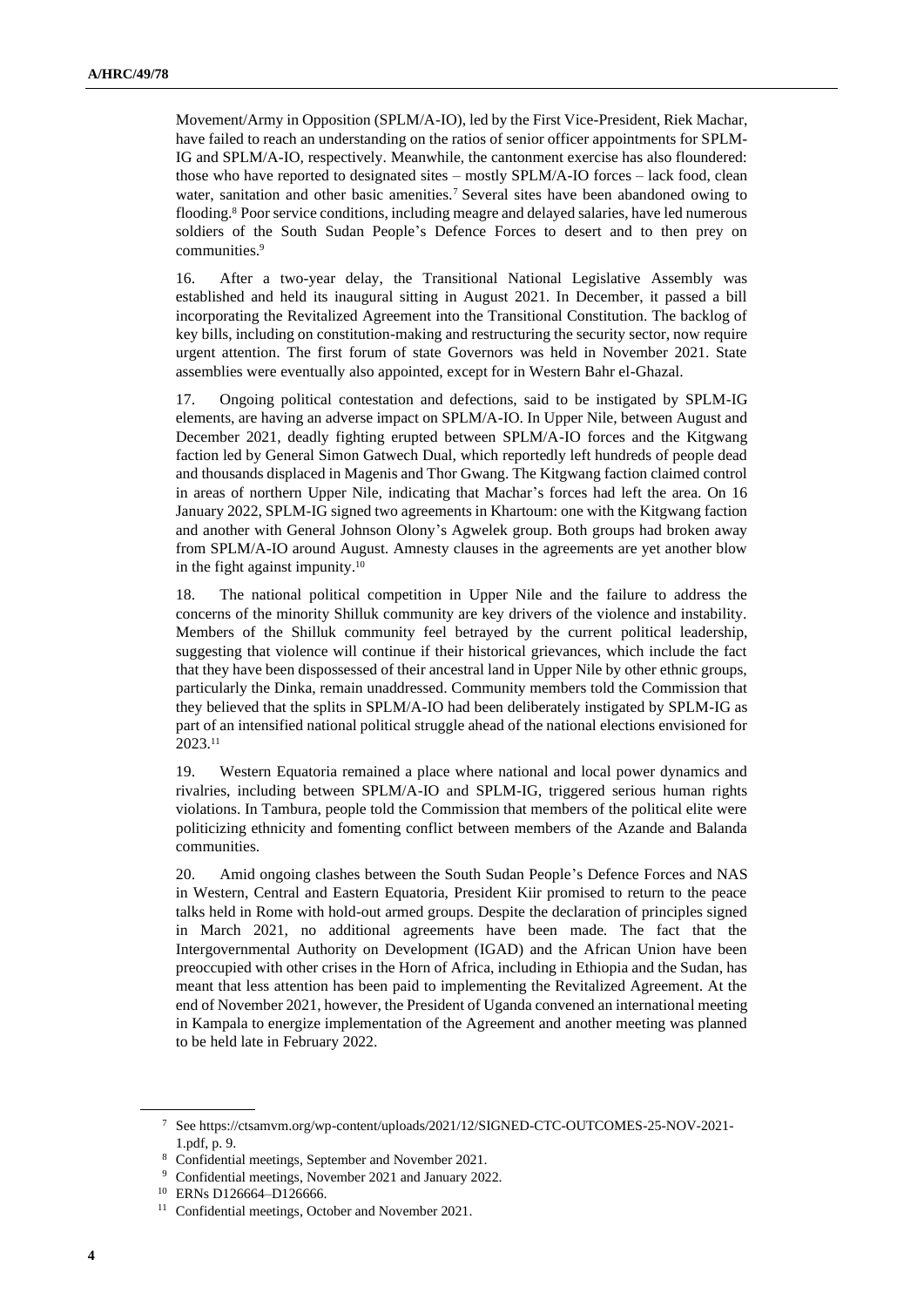21. Riven by power struggles and dominated by SPLM-IG, the Government has failed to honour key goals, benchmarks and reforms envisaged in the Revitalized Agreement, including genuine power-sharing and transparency and probity in the management of the oil economy. Donors and creditors remain concerned about failures to address corruption and economic mismanagement.

## **IV. A shrinking civic space and the ongoing repression of civil society**

22. State repression in South Sudan, including through harassment, surveillance, unlawful arrest, arbitrary detention, torture and extrajudicial killing of civil society members by overzealous security forces, foster an atmosphere of fear and oppression, severely impeding participation in legitimate civic activities.

23. A crackdown by State security agents, including large deployments of police in Juba and elsewhere in late August, forced the cancellation of a public assembly planned by the People's Coalition for Civil Action for 30 August 2021.

24. Exacerbating an already fraught situation, widespread Internet outages on 29 and 30 August first affected the MTN mobile network and later the country's other main network, Zain.<sup>12</sup> That sequence suggests that the cuts were deliberate and not a technical fault as suggested by the Minister of Information, Telecommunications and Postal Services.<sup>13</sup> The Government has offered no credible explanation for the outages in response to a request from the Commission.<sup>14</sup>

25. Numerous individuals associated with the People's Coalition for Civil Action were detained by the National Security Service, in different parts of the country. Several of their homes and offices were raided.<sup>15</sup> Four months later, one person, despite being ill, remained in detention in Juba without charges being brought against him.<sup>16</sup>

26. Several individuals associated with the planned assembly fled the country following death threats. Jame David Kolok and Michael Wani, civil society activists involved in the discussions on transitional justice, have told the Commission that, even outside South Sudan, the State continues to try to locate them. The Commission has raised their situation with the national authorities and the Human Rights Council.

27. Moreover, Mr. Kolok and Mr. Wani are among five individuals and four nongovernmental organizations affected by a directive of the Bank of South Sudan issued on 6 October 2021 to all South Sudanese banks ordering the freezing of accounts<sup>17</sup> based on their affiliation with the People's Coalition for Civil Action.<sup>18</sup> The purpose is undoubtedly to cripple and incapacitate the organizations, forcing their closure, and to harm the individuals.

28. All these repressive measures, including the banking directive, appear to be arbitrary, be without any legal basis and lack a process for judicial or other review. The brutal State crackdown on the People's Coalition for Civil Action implicates National Security Service, police, military and telecommunications officials, as well as the central bank, and suggests coordination and direction at the highest levels. The violations, emblematic of broader patterns documented by the Commission, severely undermine prospects for credible elections

<sup>&</sup>lt;sup>12</sup> ERNs 104670–104672. "Internet disrupted in South Sudan ahead of planned anti-government protests", Netblocks, 30 August 2021; "Internet disrupted, streets quiet in South Sudan after call for protests", Reuters, 30 August 2021.

<sup>&</sup>lt;sup>13</sup> "Protests in South Sudan fizzle amid security presence, Internet outage", Voice of America, 30 August 2021.

<sup>14</sup> Letter to the Government, 19 October 2021.

<sup>15</sup> Confidential meeting, October 2021.

<sup>&</sup>lt;sup>16</sup> Letter to the Government, 19 October 2021. See also "Kuel Aguer family calls for his release on humanitarian grounds", Eye Radio, 12 November 2021.

<sup>&</sup>lt;sup>17</sup> Previously bank account freezes have not directly targeted civil society, although persons under criminal investigation have been affected.

<sup>&</sup>lt;sup>18</sup> The directive is on file with the Commission.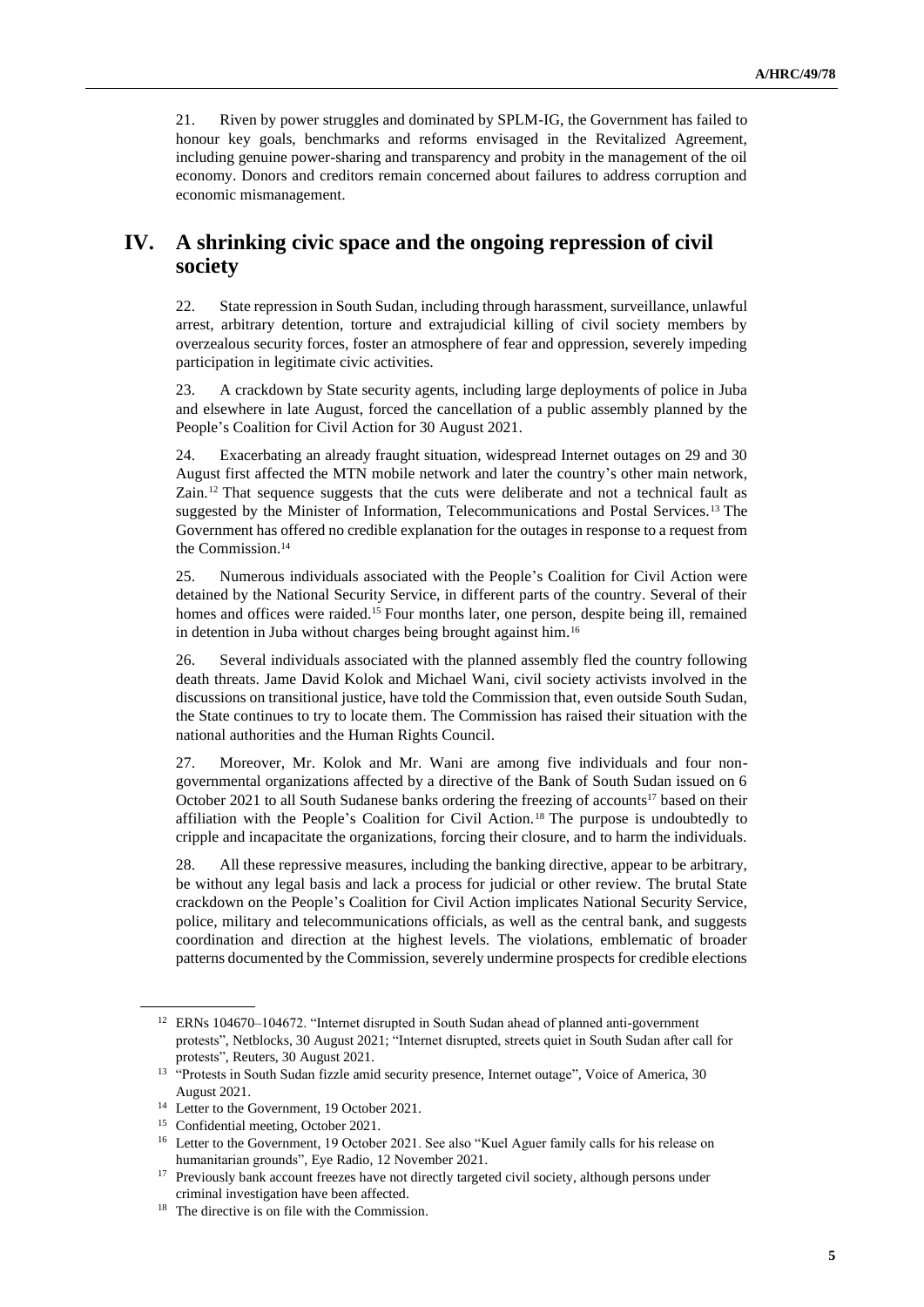and for public participation in the transitional justice and constitution-making processes envisaged in the Revitalized Agreement.

## **V. Arbitrary detention and enforced disappearance**

29. The Commission has documented numerous cases of arbitrary detention and enforced disappearance in South Sudan. A man detained in the country's north was forced to sign a confession for criticizing the Government on Facebook and was then transferred to the National Security Service's "blue house" in Juba for further interrogation.<sup>19</sup> Similarly, a highprofile artist was detained in Wau and then transferred to Juba in connection with his songs about limited government services and the low salaries of civil servants.<sup>20</sup> Another young man described his education and livelihood opportunities having been ruined after he had to go into hiding following threats to his life by National Security Service officials upset with his social media posts.<sup>21</sup>

30. The Commission has documented numerous instances of South Sudanese citizens unlawfully detained, beaten, tortured and locked up for prolonged periods in small and crowded cells with no sanitation facilities.<sup>22</sup> The Commission reviewed a case involving a community leader who was pressured – by being repeatedly detained and held incommunicado – into stepping down as Chair of a civil society group and being replaced by a serving National Security Service official.<sup>23</sup>

31. Enforced disappearances have in many instances been the outcome of arbitrary detention. For example: four Juba-based government officials were detained by the National Security Service, which suspected them of sharing information about State corruption with civic or media organizations. The Commission has reasonable grounds to believe that at least one of the four detainees was killed after being detained at the "blue house" and that highlevel officials of the National Security Service are aware of the case.<sup>24</sup>

32. Arbitrary detentions, enforced disappearances, unlawful killings and threats to life have become commonplace in South Sudan. These acts are violations of the rights to life and liberty, which are protected under national law and applicable international human rights law and which typically also involve other human rights violations. The targeting of civil society actors for their membership of, or association with, civic organizations constricts the civic space and discourages public participation. This, in turn, prevents the emergence of a culture of accountability, transparency and respect for human rights.

# **VI. Extrajudicial killings**

33. Extrajudicial killings began in Warrap soon after General Aleu Ayieny Aleu assumed duties as Governor. Upon his arrival there on 26 February 2021, Governor Aleu addressed a rally and warned of severe penalties for cattle-rustling and intercommunal violence, purportedly as part of a mandate from the President to address criminality.<sup>25</sup> Soon thereafter, on a "peace tour" during which he met with chiefs and communities throughout the State, Governor Aleu invited residents to report serious crimes for prompt retribution. <sup>26</sup> The Commission learned that the extrajudicial killings that occurred during his tour were carried out by the Governor's bodyguards, some of whom were members of the National Security

<sup>19</sup> ERNs 104457–104460 and 104419–104425.

<sup>20</sup> "Popular S. Sudan musician Larson Angok has been released on bail", *Northern Corridor Morning Post*, 23 April 2021.

<sup>21</sup> ERNs 104526–104529.

<sup>22</sup> ERNs 104707–104711, 104461–104465, 104466–104470, 104522–104525 and 104479–104483.

<sup>23</sup> ERNs 104534–104542.

<sup>24</sup> ERNs 104534–104542 and 104674–104678.

<sup>&</sup>lt;sup>25</sup> See the Facebook post of the Office of the President, 26 February 2021. See also "Warrap Governor vows to restore law and order in the State", Radio Tamazuj, 2 March 2021; "Aleu under strict instructions to end Warrap violence", Eye Radio, 23 February 2021.

<sup>26</sup> ERNs 104567–104570 and 104727–104732. Confidential meeting, May 2021.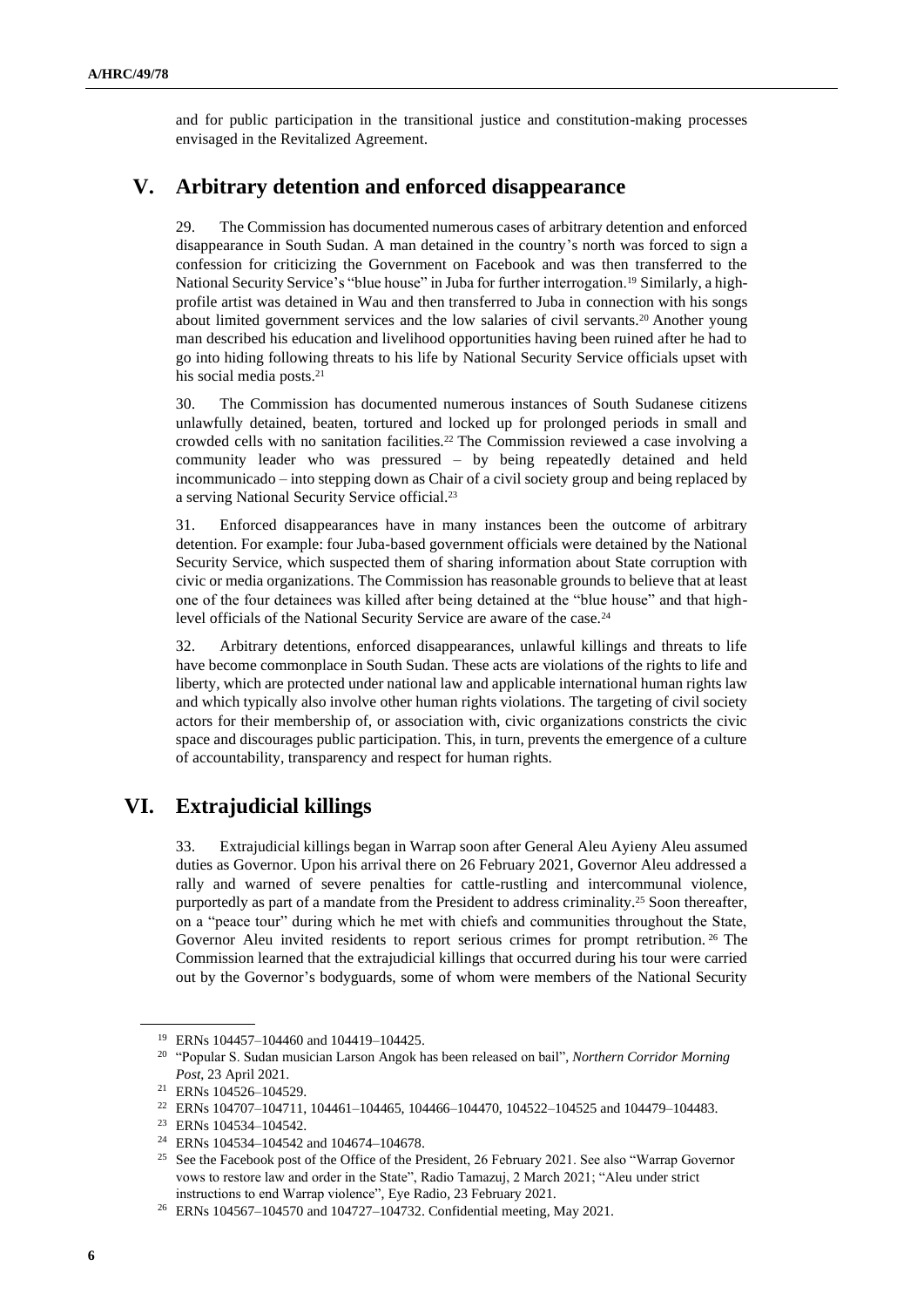Service, the South Sudan National Police Service and the South Sudan People's Defence Forces.<sup>27</sup>

34. Cases documented by the Commission include the killing of a man on the outskirts of Romich on 28 March 2021. When visiting the area, Governor Aleu learned that a man had been detained in connection with a murder committed during a dowry dispute.<sup>28</sup> He ordered the suspect's transfer from police detention into the custody of his bodyguards who, accompanied by the Governor, executed the man later that day.<sup>29</sup> Similarly, while visiting Pagol Payam on 11 April 2021, the Governor learned of a group of males detained in connection with a recent road ambush in the area. Governor Aleu ordered them to be transferred into the custody of his bodyguards, whom he accompanied later that day to a site where the five males were executed.<sup>30</sup> Among them was a 14-year-old boy.<sup>31</sup>

35. In Lakes, extrajudicial killings began after General Rin Tueny Mabor, formerly Head of Military Intelligence of the South Sudan People's Defence Forces, became Governor on 8 June 2021.<sup>32</sup> Just seven weeks later, UNMISS published reports of 13 extrajudicial killings in the State. <sup>33</sup> This included the killing, in mid-July, of four men near the State capital Rumbek, including a man killed as punishment for a murder for which he had already served prison time and paid reparations.<sup>34</sup>

36. Numerous extrajudicial killings were recorded throughout 2021 in Lakes and Warrap, as recently as November, indicating that the unlawful practice continues.<sup>35</sup>

37. Extrajudicial executions have been justified as responses to intercommunal violence and cattle-rustling, with Governor Aleu describing the killings as necessary for delivering swift justice. <sup>36</sup> President Kiir has expressly commended Governor Rin Tueny Mabor's approach to addressing criminality since his appointment.<sup>37</sup>

38. Governor Aleu and Governor Mabor, who appear publicly in military uniform and refer to themselves as soldiers rather than as government officials, are responsible for extrajudicial killings and for entrenching a culture of lawlessness and impunity by undermining due process for those accused of crimes in South Sudan.

# **VII. Sexual and gender-based violence**

39. The conflict in South Sudan has been characterized by sexual and gender-based violence. Parties to the ongoing conflict continue to use sexual violence as a weapon of terror and political repression and as a tactic to advance their strategic objectives, including to displace the civilian population in order to control contested territory.

40. The Commission has continued to document incidents of sexual and gender-based violence, including the rape of women and girls by armed men.<sup>38</sup> The Commission has also documented incidents of sexual violence by armed forces in Western Equatoria perpetrated along ethnic lines, including by members of forces that have enjoyed impunity for widespread

<sup>27</sup> ERNs 104629–104643, 104613–104616, 104683–104687, 104466–104470, 104688–104701, 104607–104612 and 104625–104628.

<sup>28</sup> ERNs 104683–104687, 104688–104701 and 104625–104628.

<sup>29</sup> ERNs 104629–104643, 104683–104687, 104688–104701 and 104625–104628.

<sup>30</sup> ERNs 104629–104643, 104870–104873 and 104607–104612. See also "South Sudan: summary executions in north", Human Rights Watch, 29 July 2021.

<sup>31</sup> ERNs 104629–104643, 104870–104873, 104688–104701, 104625–104628, 104727–104732 and 104747–104750.

<sup>&</sup>lt;sup>32</sup> "Governor Tueny vows to protect lives and property in Lakes State", Radio Tamazuj, 15 July 2021.

<sup>&</sup>lt;sup>33</sup> "UNMISS deeply concerned at spate of extra-judicial executions", 26 July 2021.

<sup>34</sup> ERNs 104712–104726.

<sup>35</sup> ERNs 104629–104643, 104567–104570, 104588–104591, 104601–104606 and 104674–104678.

<sup>36</sup> ERNs 104567–104570 and 104601–104606.

<sup>&</sup>lt;sup>37</sup> "President Kiir commends Governor Tueny for stabilizing security situation", Nyamilepedia, 30 November 2021. Confidential meeting, December 2021.

<sup>&</sup>lt;sup>38</sup> For additional detailed information, see the Commission's conference room paper, to be made available in March 2022.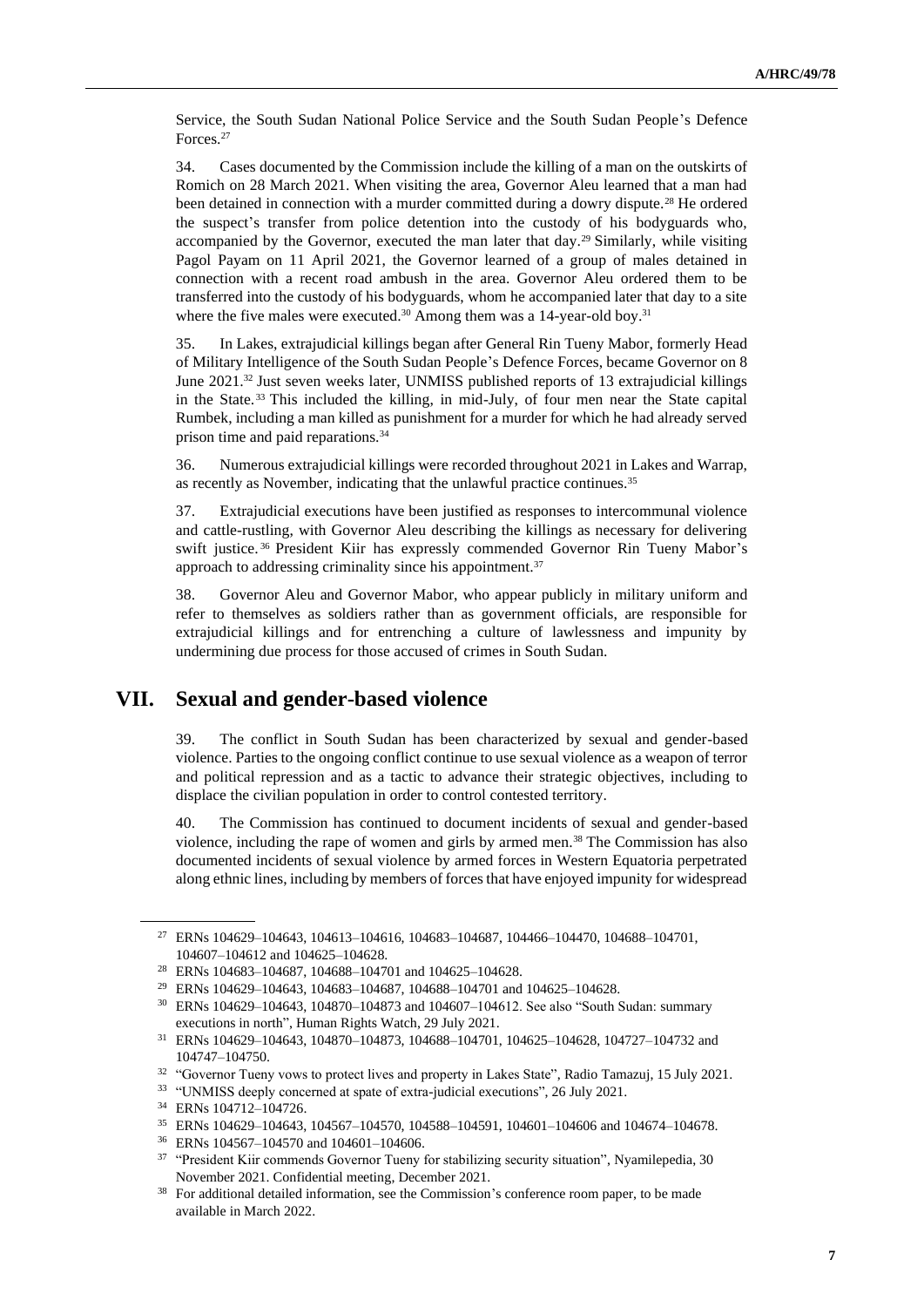conflict-related sexual violence, including sexual slavery, perpetrated in 2018 and 2019.<sup>39</sup> In Central Equatoria, the Commission has documented the persistence of sexual violence during military operations, particularly where civilians live close to military units and armed groups (see paras. 59–80 below). <sup>40</sup> Much of the violence in the Equatorias and Upper Nile is attributed to fracturing alliances, while intercommunal clashes have intensified in Jonglei and the Greater Pibor Administrative Area, and in Warrap and Lakes, leading to increased abductions for forced marriage and sexual slavery.

41. Rape and sexual violence are part of the multiplicity of the violations experienced by South Sudanese girls and women. Others include killings, torture and brutal beatings. Their property, including livestock, is stolen, looted or burned. The intersectionality of these experiences, including marginalization, and trauma from witnessing brutal violations, has left many survivors and victims with physical injuries and psychological scars.

42. Rape and sexual violence also have an impact on families and communities, as both men and women have been forced to witness wives, sisters and mothers raped and gang raped, have seen their young children or babies murdered as a form of punishment or have been forced to rape and violate loved ones.

43. Civilians who fled Tambura have violent scenes and images imprinted on their minds; they have spoken of hiding in the forest from attackers and of seeing multiple corpses, some mutilated and clearly subjected to sexual violence.<sup>41</sup> Attention must be paid to providing psychosocial support and counselling to those affected. Numerous survivors have described to the Commission the long-term consequences of rape and genital harm on their sexual and reproductive functions.

44. In Yei County in late 2020, a military court, in a rare development, convicted soldiers of the South Sudan People's Defence Forces of crimes, including rape and sexual violence, against civilian women. However, victims have reportedly still not received the compensation ordered by the court.<sup>42</sup> While the military courts alone are not appropriate or sufficient to achieve justice for victims, civil society groups and officials welcomed the process as an important step taken by the Government to deal with impunity for crimes of sexual violence, with potential scope for replication in other States.<sup>43</sup> Nevertheless, victims of rape and sexual violence in South Sudan continue to face reprisals for reporting sexual and gender-based crimes.

45. In January 2021, the Joint Defence Board of South Sudan adopted an action plan for the armed forces on addressing conflict-related sexual violence, which consolidates and reinforces the commitments made by the parties to the Revitalized Agreement and lists indicators against which progress can be measured.

46. Like the action plan, the country's gender-based violence and juvenile court, launched by the Ministry of Justice at the end of 2020, as well as the mobile and other courts outside the capital that hear sexual violence cases, should be monitored to assess whether these initiatives deliver justice and whether political will for accountability exists.

47. South Sudanese society remains deeply patriarchal. In August 2021, the Minister of Humanitarian Affairs and Disaster Management, Peter Mayen Majondit, beat and stabbed his wife, Aluel Garang, a prominent women's soccer player. <sup>44</sup> Months earlier, he publicly disrupted a football match by storming onto the pitch and dragging his wife away, with gunshots fired among his entourage.<sup>45</sup> The Minister has not been held accountable either criminally or politically for acts of gender-based violence against his wife. Furthermore,

<sup>39</sup> [A/HRC/43/56,](http://undocs.org/en/A/HRC/43/56) para. 62.

<sup>40</sup> Ibid., para. 69.

<sup>41</sup> ERNs 104847–104854, 104859–104864, 104865–104869 and 104842–104846. Confidential meeting, November 2021.

<sup>42</sup> Confidential meeting, November 2021. ERNs 104837–104841.

<sup>43</sup> Confidential meeting, November 2021.

<sup>44</sup> "Women activists demand dismissal of Minister Peter Mayen", Radio Tamazuj, 10 August 2021.

<sup>45</sup> See also "Women are on their own in unequal South Sudan", New Frame, 14 December 2021.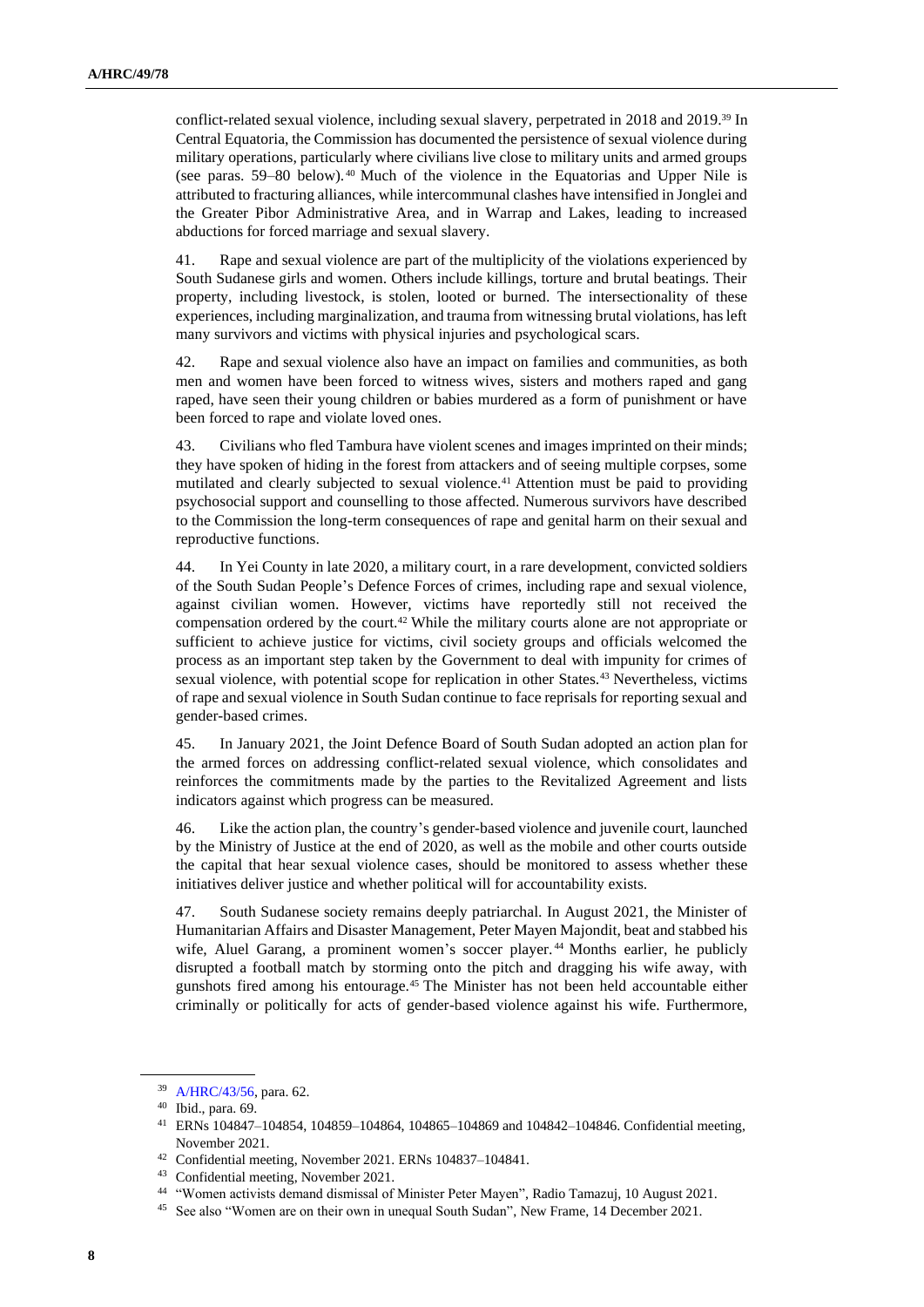neither President Kiir nor members of the Cabinet, including the Minister of Gender, Child and Social Welfare, have spoken out.

## **VIII. Humanitarian situation**

48. The humanitarian situation in South Sudan has become a human rights crisis of epic proportions: more than 8.3 million people, amounting to 70 per cent of the population, required humanitarian assistance in 2021, with more than half of them children, of whom 1.4 million were malnourished.<sup>46</sup> More than 7 million people (over 60 per cent of the population) experienced acute food insecurity<sup>47</sup> and hunger-related deaths linked to the suspension by the World Food Programme of lifesaving assistance owing to global funding shortfalls were reported in several camps for internally displaced persons. <sup>48</sup> This also affected South Sudanese refugees in Ethiopia and Uganda, whose situation became increasingly desperate.<sup>49</sup>

49. Subnational conflict and insecurity persisted in 9 of the country's 10 states, causing internal displacement and further exacerbating the humanitarian crisis. Forced displacements are changing ethnic demographics and affecting land and housing rights. Internally displaced persons and refugees have not only experienced personal and economic insecurity, trauma and the consequences of impunity for perpetrators of violence; for many of them, it is often impossible to return to their places of origin.<sup>50</sup>

50. Insecurity and armed clashes affected the operations of humanitarian workers, who faced threats of violence, roadside ambushes, the looting of warehouses and bureaucratic impediments to their work. At least four humanitarian aid workers were killed in  $2021$ .<sup>51</sup>

51. More than 835,000 people were affected by a third consecutive year of heavy rainfall and flooding, displacing thousands.<sup>52</sup> These unseasonal weather patterns are linked to the global climate emergency, which is felt particularly acutely in South Sudan, where people, particularly children, are already vulnerable.<sup>53</sup>

52. The coronavirus disease (COVID-19) pandemic has aggravated existing vulnerabilities and weakened an already fragile health system's ability to treat people. South Sudan has extremely limited access to COVID-19 vaccines. Global inequity in access to vaccines could result in new variants emerging and prolonging the pandemic.<sup>54</sup> In South Sudan, case numbers were increasing in December 2021.<sup>55</sup>

<sup>46</sup> Nutrition Cluster estimates. See also the Office for the Coordination of Humanitarian Affairs humanitarian snapshot, September 2021.

<sup>47</sup> See https://reliefweb.int/sites/reliefweb.int/files/resources/WFP%20Situation%20Report%20%23296%20 -%2029%20October%202021.pdf.

<sup>48</sup> "Cash shortage triggers food suspensions for 100,000 displaced", 13 September 2021.

<sup>49</sup> ERNs FGD-01, FGD-02, FGD-07, 104874–104877, 104878–104880, D126625–D126625, D126486– D126567 and D126603–D126620.

<sup>50</sup> ERNs D126486–D126567 and FGD-01.

<sup>&</sup>lt;sup>51</sup> The Office for the Coordination of Humanitarian Affairs documented 489 incidents from January to September 2021. See the humanitarian snapshots available from https://reliefweb.int/updates?search=%28primary\_country.iso3%3A%22ssd%22%29+AND+%28sour ce.shortname%3A%22OCHA%22%29+AND+%28title%3A%22access+snapshot%22%29. See also "Humanitarian Coordinator a.i. in South Sudan condemns the murder of a humanitarian worker during an armed attack on a UN convoy", 20 December 2021.

<sup>52</sup> See

https://reliefweb.int/sites/reliefweb.int/files/resources/south\_sudan\_flooding\_sitrep\_december\_2021\_ 14dec2021.pdf.

<sup>53</sup> UNICEF, *The Climate Crisis is a Child Rights Crisis: Introducing the Children's Climate Risk Index*, August 2021.

<sup>54</sup> "WHO chief warns COVID booster programs may prolong pandemic", Voice of America, 22 December 2021.

<sup>55</sup> "Emerging impacts of COVID-19 on the human rights situation and peace process in South Sudan", 23 June 2021; for detailed findings, see

https://www.ohchr.org/EN/HRBodies/HRC/RegularSessions/Session46/Documents/A\_HRC\_46\_CRP  $_2$ .pdf.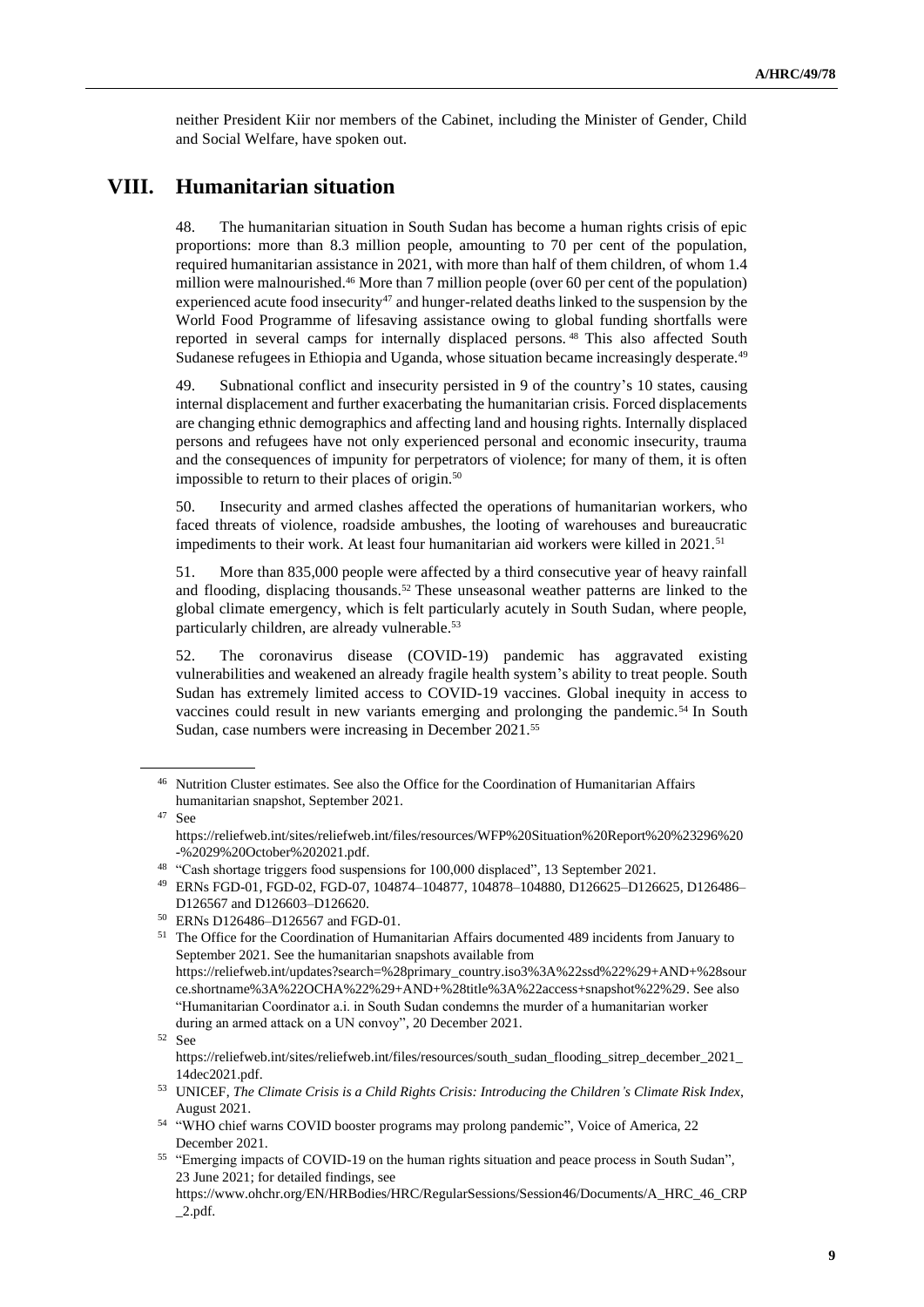53. In total, some 3 million South Sudanese people are either internally displaced (1.7 million) or living as refugees (1.3 million) in the region.<sup>56</sup> Furthermore, some 300,000 refugees from neighbouring States, most of whom are women and children, are living in South Sudan.<sup>57</sup> The Office of the United Nations High Commissioner for Refugees (UNHCR) has characterized the situation as the largest refugee crisis in Africa.<sup>58</sup>

54. The Government has failed to invest in services and support for populations in need, choosing not to realign State spending and resources towards essential services and infrastructure. Instead, the Government has disputed and undermined the expert reports of a technical working group that used the Integrated Food Security Phase Classification to warn of famine-like conditions in parts of the country.<sup>59</sup>

### **IX. Economic crimes**

55. Since independence, South Sudan has lost billions of United States dollars in illicit financial flows, with no evidence of the Government having taken steps to recover the monies stolen. South Sudan is endowed with some of the largest petroleum reservoirs in sub-Saharan Africa. These reservoirs generate approximately 90 per cent of the country's overall fiscal revenue. The Commission found that a significant proportion of that total had been, and continues to be, illegally diverted by government officials with the aid of members of the political elite and international accomplices.<sup>60</sup> The Commission also documented how nonoil revenues have been syphoned off. This grand-scale theft has a detrimental impact on the Government's ability to realize the socioeconomic rights of its citizens.

56. Chapter IV of the Revitalized Agreement provides an important framework for better managing the economy and equitably distributing resources and finances, including oil revenues. Yet, despite the commitments made in the Agreement, the political leaders of South Sudan have failed to address the problem of economic crimes, depriving the Government and the country of the revenue necessary to fulfil its human rights obligations, including in the areas of education and health.

57. The national authorities have not invested in the infrastructure or the services, such as health care and education, necessary to improve the quality of life. Many South Sudanese citizens lead lives that are unbearable. They must endure poverty, hunger and inequality, in addition to the impacts of the COVID-19 pandemic, while the Government prioritizes the financing of military and security apparatuses and overlooks the rampant theft of the country's wealth and resources, thereby reneging on its obligation to ensure the realization of the economic, social and cultural rights of its people.

58. Increased transparency, strengthened oversight and improved management of both oil and non-oil revenues are of critical importance to improving the situation. Political commitment is required to build a more inclusive and prosperous society. Members of the elite must regard the nation's resources as a common good held in trust for all citizens, not as a pot to be plundered and fought over.

<sup>56</sup> Office for the Coordination of Humanitarian Affairs humanitarian snapshot, October 2021.

<sup>57</sup> ERNs D122147–D122228 and D126625–D126625. See also https://reliefweb.int/report/southsudan/south-sudan-monthly-population-statistics-september-2021.

<sup>58</sup> "Update of UNHCR's Operations in the East and Horn of Africa, and the Great Lakes Region", 2 March 2021.

<sup>59</sup> [S/2021/365,](http://undocs.org/en/S/2021/365) paras. 60–66.

<sup>60</sup> For detailed findings, see https://www.ohchr.org/Documents/HRBodies/HRCouncil/CoHRSouthSudan/A-HRC-48-CRP.3.pdf.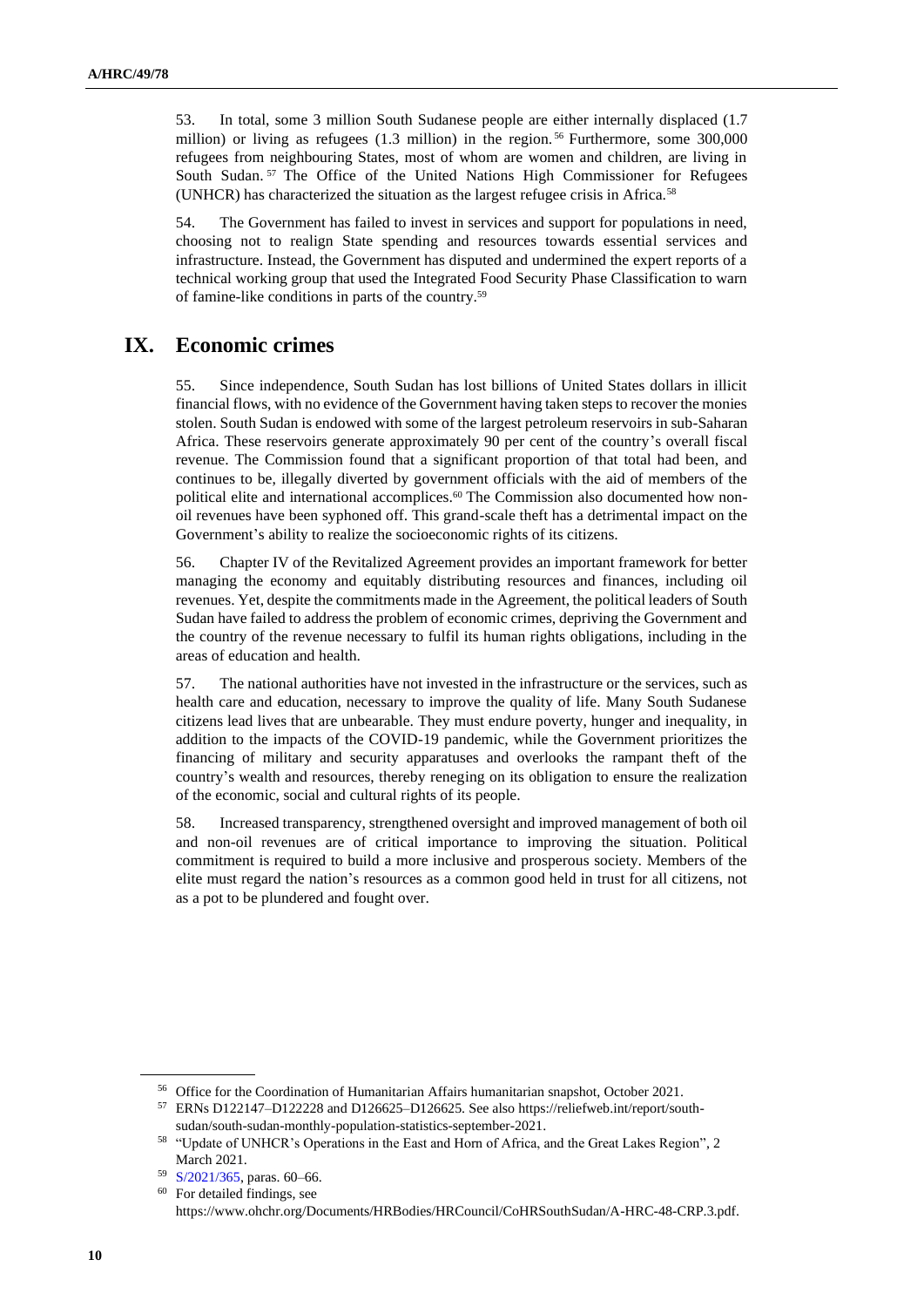# **X. Subnational conflict**

## **A. Central Equatoria**

59. Central Equatoria continues to be highly militarized. The South Sudan People's Defence Forces and NAS are the main protagonists, although a range of other parties are also involved in armed conflict and violence.<sup>61</sup> The quest for territorial control and access to gold mines, as well as illicit taxation, smuggling and retaliation against persons suspected of supporting opposing parties, are driving conflict.<sup>62</sup> The violence used in cattle-rustling, land grabbing and intercommunal conflict is exacerbated by the proliferation of arms, which in turn aggravates the insecurity.<sup>63</sup>

60. Soldiers of the South Sudan People's Defence Forces have reportedly committed human rights violations in the course of counter-insurgency operations against NAS. The Commission documented incidents of sexual violence against women and girls, whose description of perpetrators matched that of soldiers of the Forces.<sup>64</sup> Raids on villages often involved house-to-house searches,<sup>65</sup> with the burning down of homes being commonplace.<sup>66</sup> Widespread looting of food, farm produce, livestock and property was reported in Yei, Laniya and Juba Counties.<sup>67</sup> Some civilians were subjected to forced labour, including to porter stolen goods;<sup>68</sup> a widow told the Commission that her husband died while he was being forced to collect food.<sup>69</sup> Civilian detainees constitute a source of income for soldiers at the Mosark barracks of the South Sudan People's Defence Forces in Yei County, who extort ransoms from families for their release. <sup>70</sup> Young male detainees have been subjected to torture and enforced disappearance.<sup>71</sup> Violence-related displacements also severely affected peoples' access to basic needs and services.<sup>72</sup>

61. Soldiers of the South Sudan People's Defence Forces in Central Equatoria face extreme difficulties linked to the fact that they have been deliberately neglected by the Government and to the delayed payment or non-payment of their very low salaries. The Government's neglect of its soldiers and its deliberate tolerance of violations perpetrated against civilians has encouraged a military culture of predation involving unrestrained perpetration of serious crimes.<sup>73</sup> Senior military officials and certain government officials have the authority to enforce discipline and allocate resources, but do not do so; they therefore bear responsibility for the persistence of these related crimes under national and international law.

62. NAS has also become notorious for attacks on public commercial vehicles, particularly on the road connecting Juba to Morobo through Laniya County. On 17 September 2021, a convoy carrying World Food Programme aid was ambushed and a driver was killed in a manner bearing all the hallmarks of a NAS attack.<sup>74</sup> It was one of several road ambushes

<sup>71</sup> ERNs 104901–104903, 104904–104906 and 104907–104910.

<sup>61</sup> While not party to the Revitalized Agreement, NAS has signed the 2017 agreement on the cessation of hostilities and has participated in the Rome peace talks.

<sup>62</sup> See als[o A/HRC/43/56,](http://undocs.org/en/A/HRC/43/56) para. 27.

<sup>63</sup> Confidential meetings, September 2021 and January 2022. See also "Land grabbing, cattle-related incidents remain major challenge in CES, says Governor Adil", Eye Radio, 24 December 2021.

<sup>64</sup> Confidential meeting, November 2021. ERNs 104833–104836, 104855–104858, 104837–104841 and 104823–104826.

<sup>65</sup> Confidential meeting, January 2022.

<sup>66</sup> ERNs 104898–104900, 104914–104916, 104917–104919, 104945–104948 and 104949–104951.

<sup>67</sup> ERNs 104929–104933, 104934–104936, 104937–104940, 104941–104944, 104898–104900, 104904–104906, 104907–104910, 104911–104913 and 104914–104916.

<sup>68</sup> ERNs 104929–104933 and 104904–104906.

<sup>69</sup> ERNs 104941–104944.

<sup>70</sup> ERNs 104898–104900, 104904–104906 and 104907–104910.

<sup>72</sup> ERNs 104898–104900, 104907–104910, 104911–104913, 104920–104922, 104923–104925, 104937–104940 and 104941–104944.

<sup>73</sup> Confidential meeting, November 2021. ERNs 104837–104841 and 104904–104906.

<sup>74</sup> Confidential meeting, January 2022. See https://www.humanitarianresponse.info/ru/operations/southsudan/document/press-release-humanitarian-coordinator-ai-south-sudan-condemns-2.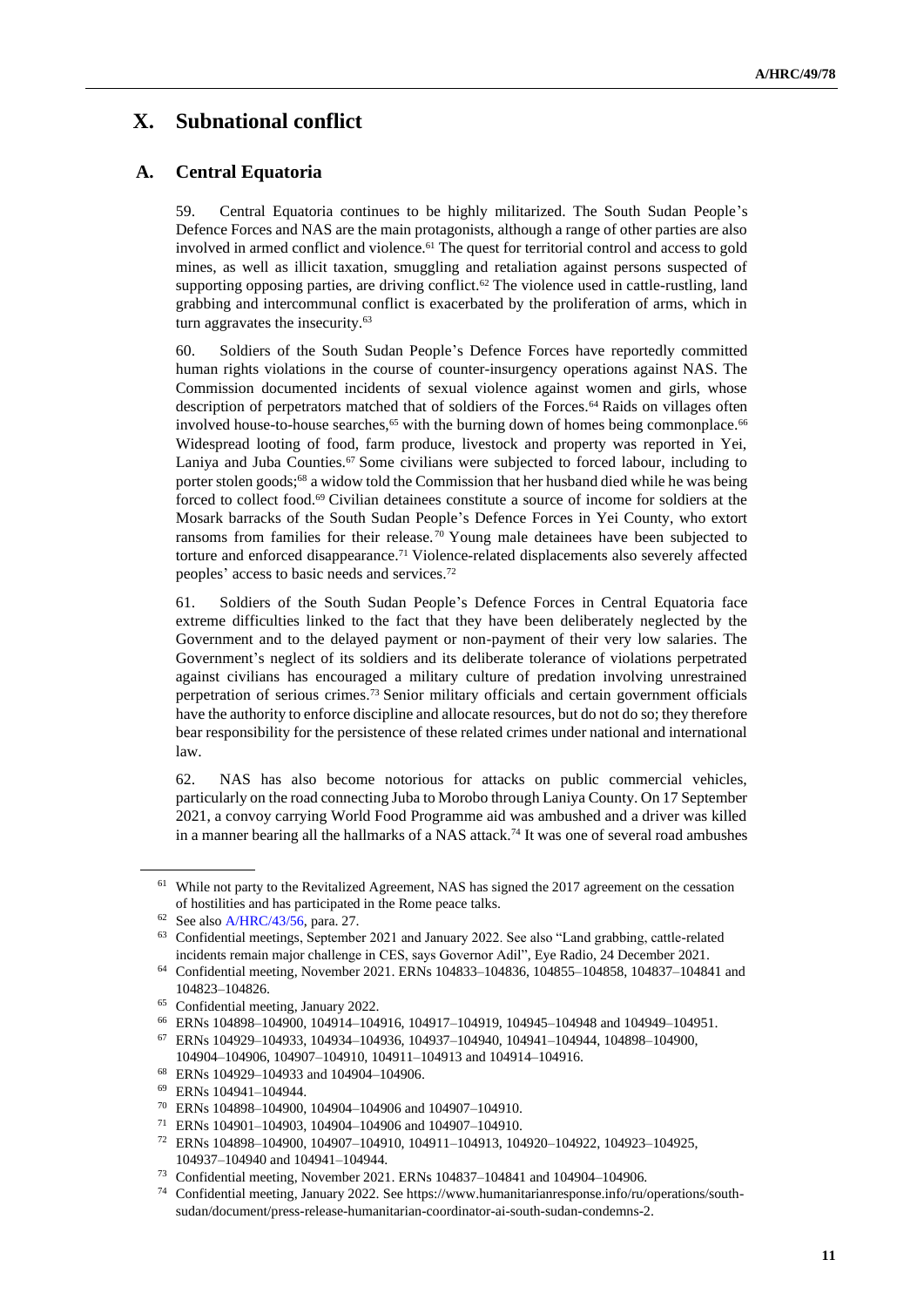affecting the provision of humanitarian assistance. <sup>75</sup> Members of NAS forces were also implicated in abductions and killings.<sup>76</sup>

#### **B. Tambura County, Western Equatoria**

63. In Tambura County, Western Equatoria, an increase in violent conflict saw human rights violations and abuses peaking from May to October 2021. Political tensions and military clashes between the South Sudan People's Defence Forces and SPLM/A-IO had been rising since the State was reconstituted in February 2020. In March, local SPLM/A-IO commander General James Nando and forces loyal to him defected to the Government. In June, SPLM/A-IO Lieutenant General Alfred Futuyo took office as Governor, weeks after a deadly attack on SPLM/A-IO soldiers by government forces.<sup>77</sup>

64. As the political conflict escalated, it took on an ethnic dimension. As well as being the first SPLM/A-IO Governor of Western Equatoria, Governor Futuyo is the first Balanda to hold such a position. <sup>78</sup> On the other side, the serving County Commissioner and the Paramount Chief of Tambura are Avungara, an Azande clan that has traditionally produced leaders, including several senior SPLM-IG members in Juba. <sup>79</sup> General Nando and the Deputy Governor, an SPLM-IG appointee, are also Azande.

65. Between January and April 2021, tensions increased in Tambura as word spread of killings carried out along ethnic lines.<sup>80</sup> In April, hundreds of mostly Balanda residents were displaced in South Yubo,<sup>81</sup> where General Nando's forces were stationed and were recruiting Azande boys and young men.<sup>82</sup> Violent attacks on several villages in May were attributed to either Azande youth or unidentified armed men.<sup>83</sup>

66. The situation deteriorated significantly in mid-June, when deadly attacks were carried out on several villages near Tambura town by an Azande youth militia, raised by the Paramount Chief and the County Commissioner, and by General Nando's forces, which had aborted a planned attack on the SPLM/A-IO base in Namutina.<sup>84</sup> Around that time, the Paramount Chief's house was attacked by a new armed youth group mostly comprised of Balandas and led by Angelo Davide, an Azande who reportedly refused to join the Azande militia.<sup>85</sup> This mixture of groups carried out significant strikes and attacks until late October 2021.<sup>86</sup>

67. Azande, Balanda and mixed-descent residents detailed to the Commission the widespread and horrific violence perpetrated against civilians, which included relatives and neighbours being attacked by men armed with machetes, such as a Balanda man who was

<sup>75</sup> Confidential meeting, January 2022.

<sup>76</sup> ERNs 104907–104910. Confidential meeting, January 2022. See also https://ctsamvm.org/wpcontent/uploads/2021/09/CTSAMVM-REPORT-2021\_12-1-1.pdf and https://reliefweb.int/sites/reliefweb.int/files/resources/RJMEC-3rd-Qtr-2021-Report-FINAL-2.pdf, para. 16.

<sup>&</sup>lt;sup>77</sup> "SPLA-IO officer killed in SSPDF attack in Western Equatoria", South Sudan News Now, 19 June 2020.

<sup>78</sup> His father is Balanda and his mother is Azande.

<sup>79</sup> Confidential meeting, October 2021.

<sup>80</sup> ERNs 104652–104655, 104489–104493 and 104543–104547.

<sup>&</sup>lt;sup>81</sup> Approximately 20 km south-west of Tambura town. See the Office for the Coordination of Humanitarian Affairs humanitarian snapshot, April 2021.

<sup>82</sup> ERNs 104827–104832, 104660–104664, 104579–104584, 104548–104552, 104484–104488 and 104431–104436.

<sup>83</sup> ERNs D126667–D126686, 104451–104456, 104530–104533, 104489–104493, 104543–104547 and 104847–104854.

<sup>84</sup> ERNs D126667–D126686, 104451–104456, 104507–104511, 104517–104521. Namutina is around 30 km north of Tambura town.

<sup>&</sup>lt;sup>85</sup> Davide is a former member of the "arrow boys" group, as are Futuyo, Nando and Tartizio, the SPLM/A-IO commander in Namutina. ERNs 104665–104669, 104656–104659, 104548–104552, 104489–104493 and 104543–104547. Confidential meetings, November and December 2021.

<sup>86</sup> In July, UNMISS established a temporary operating base in Tambura for peacekeeping troops.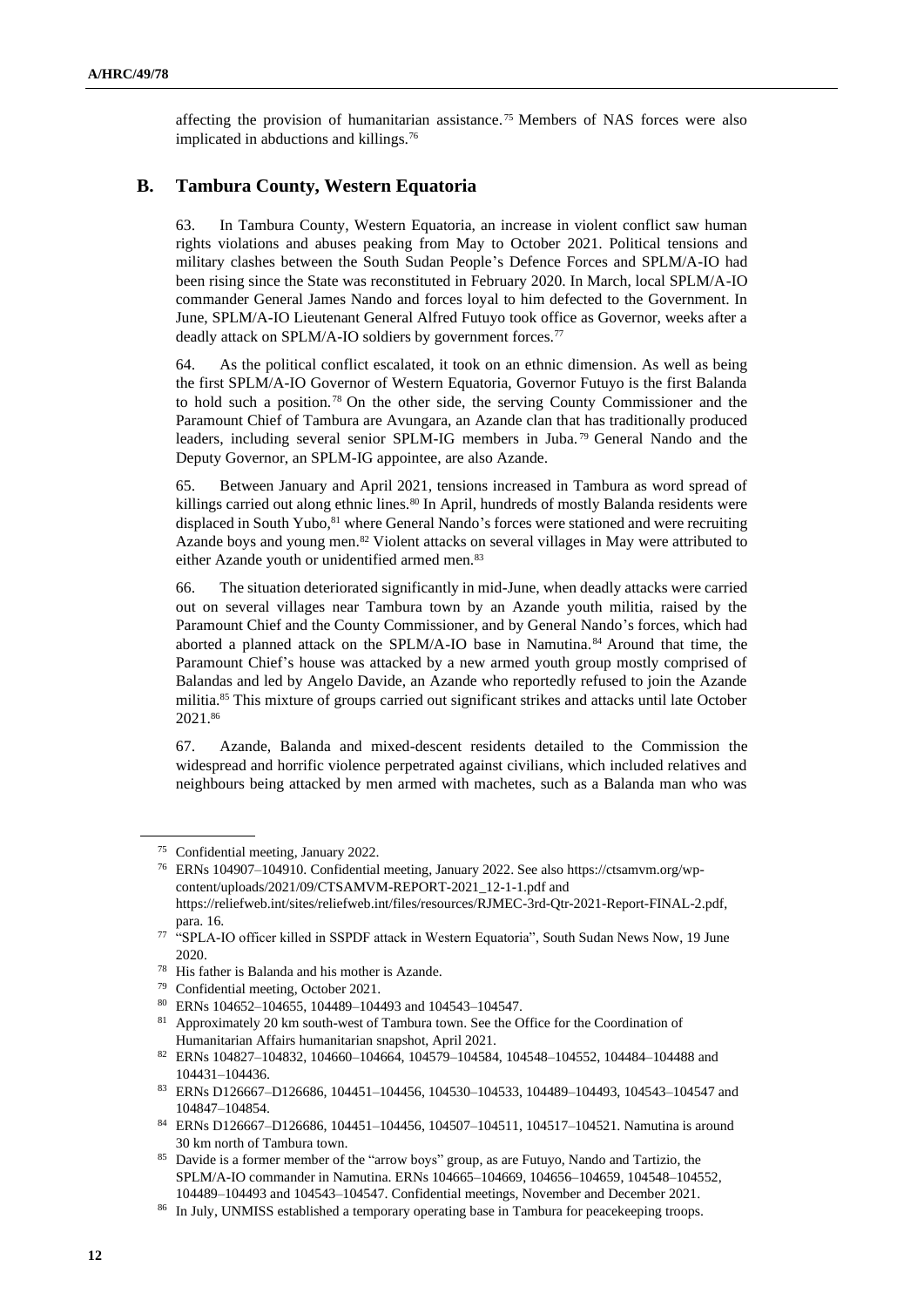chased down the street and cut to death by Azande youth.<sup>87</sup> Civilians were killed during raids on homes and, in one illustrative case that was documented, militiamen shot dead a Balanda family, including children aged 7 and 10.88 There were targeted killings against prominent Azande leaders, and, according to credible reports, a Balanda doctor was the victim of a paid assassination carried out by soldiers of the South Sudan People's Defence Forces.<sup>89</sup>

68. Some Azande were also killed for being in relationships with Balanda, or for not joining Azande militias.<sup>90</sup> According to several reports, Azande men were found dead after leaving camps in search of food or livelihoods.<sup>91</sup> Abductions appeared to be common and many families suspected that loved ones who had gone missing had been killed.<sup>92</sup>

69. Sexual violence was reported to be rampant and widespread and to implicate members of all the armed groups. The Commission has documented rapes of Balanda women and girls mainly perpetrated by groups of Azande males armed with guns or machetes.<sup>93</sup> The rapes were carried out along ethnic lines, with male family members forced to watch.<sup>94</sup> Reported abductions of Azande women by Balanda men indicate that additional incidents of sexual violence occurred.<sup>95</sup>

70. Scores of children were deliberately killed during attacks on villages. A Balanda mother said she witnessed soldiers beat her infant son to death.<sup>96</sup> Child recruitment was rampant: boys were given arms and girls were exploited as slaves and made to take on a range of gender-stereotypical tasks. <sup>97</sup> And, for at least two months, General Nando's forces occupied a major school in Tambura town.<sup>98</sup>

71. The Commission documented multiple human rights violations and abuses.<sup>99</sup> While the full extent of the violence remains unknown and is presumed to be underreported by local officials,<sup>100</sup> the size of the displaced population, estimated at 111,890 people, is likely to be indicative of the scope of the violations.<sup>101</sup> Although many camps for displaced persons host both Azande and Balanda, <sup>102</sup> ethnicity-based segregation may happen in the future, entrenching social divisions.

72. Following several high-level State interventions, <sup>103</sup> violence diminished late in October, when the Joint Defence Board convened key parties to the conflict for talks in

<sup>87</sup> ERNs 104530–104533 and 104575–104578.

<sup>88</sup> ERNs 104562–104566.

<sup>89</sup> ERNs 104751–104756 and 104558–104561.

<sup>90</sup> ERNs 104751–104756, 104484–104488 and 104489–104493.

<sup>&</sup>lt;sup>91</sup> Confidential meeting, November 2021. ERNs 104644-104647 and 104426-104430.

<sup>92</sup> ERNs 104530–104533. Confidential meeting, November 2021.

<sup>93</sup> ERNs 104859–104864 and 104494–104497.

<sup>94</sup> ERNs 104847–104854.

<sup>&</sup>lt;sup>95</sup> ERNs 104644–104647. Abductions by SPLM/A-IO members have previously been linked to rapes. See OHCHR and UNMISS, "Violations and abuses against civilians in Gbudue and Tambura States (Western Equatoria), April–August 2018", 18 October 2018.

<sup>96</sup> ERNs 104827–104832.

<sup>97</sup> ERNs 104847–104854, 104656–104659, 104660–104664, 104579–104584, 104484–104488, 104548–104552, 104426–104430, 104431–104436 and 104437–104441. Confidential meeting, November 2021.

<sup>98</sup> ERNs 104656–104659, 104507–104511, 104553–104557, 104579–104584, 104548–104552 and 104751–104756. Confidential meeting, October 2021.

<sup>99</sup> ERNs 104665–104669, 104652–104655, 104489–104493. Confidential meetings, October and November 2021. See also "South Sudan: survivors describe killings, mass displacement and terror amid fighting in Western Equatoria", Amnesty International, 9 December 2021.

<sup>&</sup>lt;sup>100</sup> The figure of 300 deaths mostly fails to account for Balanda fatalities and incidents outside urban areas.

<sup>101</sup> State-wide assessment by humanitarian agencies, November 2021. ERNs D126687–D126696.

<sup>102</sup> Confidential meetings, December 2021.

<sup>&</sup>lt;sup>103</sup> Including meetings in Juba hosted by President Kiir and First Vice-President Machar. See the Facebook post of the Office of the First Vice-President's Press Unit, 15 July 2021, and the Facebook post of the Ministry of Information, Telecommunications and Postal Services, 27 August 2021.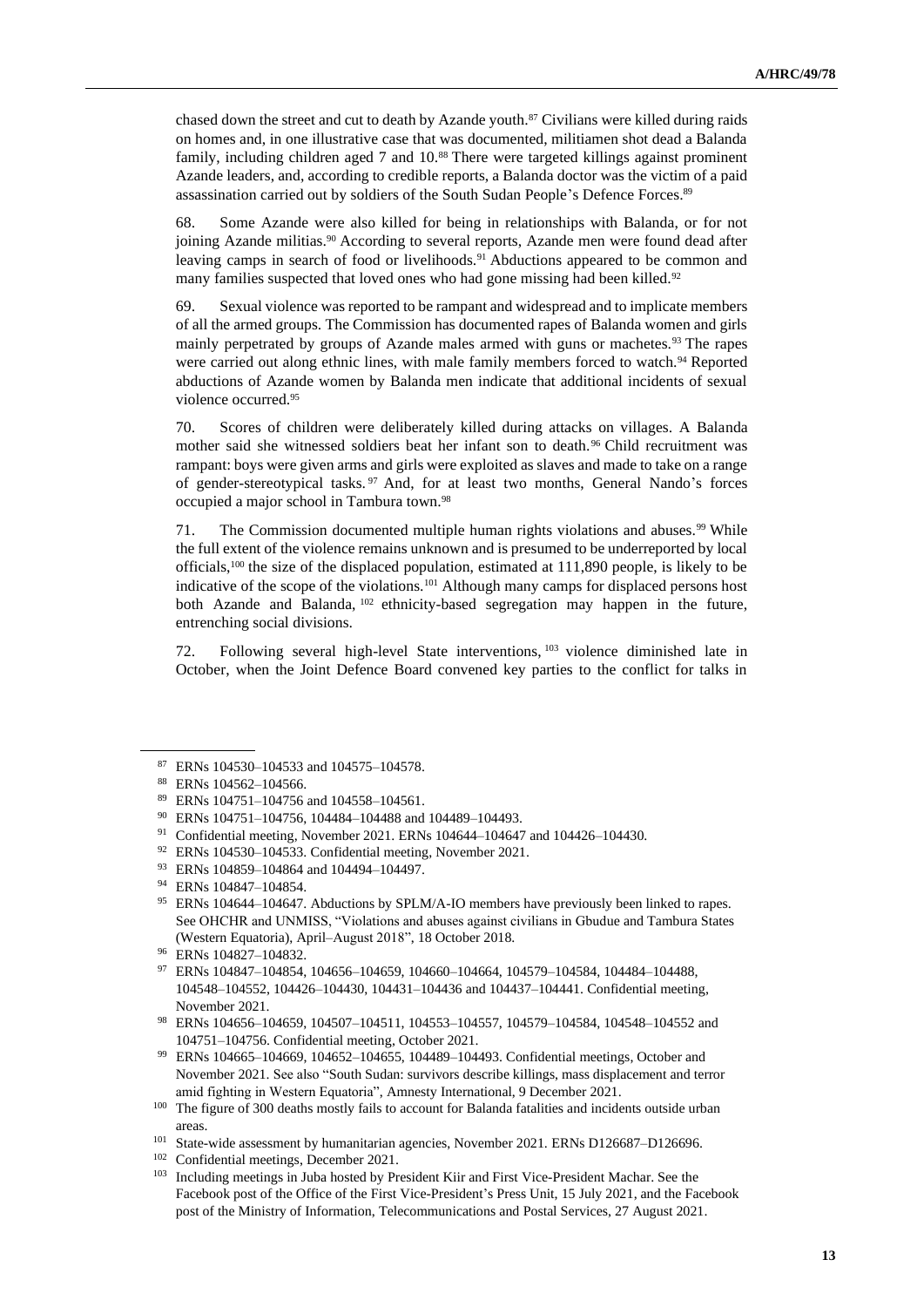Tambura town.<sup>104</sup> Whether the resultant withdrawals of the armed forces will improve the situation will depend on progress in implementing envisaged security arrangements in Western Equatoria. The practice of integrating armed men into the State armed forces, without any form of accountability, is unlikely to deter or otherwise address such human rights violations in the long run.<sup>105</sup>

73. The Commission notes with concern the significant number of boys involved, many of whom are too young to join the national armed forces and are unsuitable candidates for community reintegration without support.<sup>106</sup> This remains an enduring human rights and security concern.

74. The violence in Tambura cannot be attributed simply to the appointment of a Balanda as State Governor, although this has undoubtedly provided a rationale for mobilizing along ethnic lines. The conflict in Tambura must be viewed within the broader context of national politics and historical contestation between SPLM/A-IO and government-aligned forces, which has involved many atrocities.<sup>107</sup>

75. The Commission established that several senior members of SPLM-IG played an important role in orchestrating and supporting the violence, including by directing and providing material support to General Nando and the local authorities in Tambura. The Commission has reasonable grounds to believe that the Paramount Chief and the County Commissioner of Tambura mobilized Azande youth militias, who attacked civilians and supported General Nando's forces, including by facilitating their shelter in a school. Several leaders and members of SPLM/A-IO and Balanda-affiliated youth militias were also identified as being complicit in human rights violations and abuses.

76. In line with the mandate given to it by the Human Rights Council,<sup>108</sup> the Commission has drawn up a list of persons of interest that it considers warrant individual investigation for their roles in human rights violations, abuses and related crimes. Some of their acts may amount to serious crimes under national and international law. This list of names, with links to the evidence collected and preserved by the Commission, forms part of the Commission's archives.

#### **C. Tonj North and Tonj East Counties, Warrap**

77. The conflict in Tonj North that had begun in 2020 continued. It mostly consisted of attacks between armed men and boys from Rualbet, Akop, Alabek, Kangor and Kirik Payams on one side and from Awul and Rualatok Payams on the other side.<sup>109</sup> In January 2021, government officials reported that more than 25,000 people had been displaced by the conflict.<sup>110</sup> In mid-February, as many as 27 civilians, including children, were killed in an attack on Rualbet and a counterattack on Awul.<sup>111</sup> Witnesses told the Commission that armed men had entered villages at night, set fire to houses and shot people who fled.<sup>112</sup> An Awul resident said that lootings, killings and rapes at gunpoint were perpetrated during the attacks,

<sup>109</sup> See the conference room paper, available from https://www.ohchr.org/EN/HRBodies/HRC/RegularSessions/Session46/Documents/A\_HRC\_46\_CRP \_2.pdf, paras. 116–131.

<sup>104</sup> "Tombura calm after Gen. Nando, Davide reconcile", *The City Review*, 29 October 2021. Some local civil and security authorities also signed an agreement to resolve the conflict. The memorandum of understanding of 26 October 2021 is on file.

<sup>105</sup> Confidential meeting, November 2021. ERNs 104847–104854. The Government informed the Commission that senior police officers had investigated the violence.

<sup>106</sup> Confidential meeting, November 2021.

<sup>&</sup>lt;sup>107</sup> See the conference room paper of the Commission, available from https://www.ohchr.org/EN/HRBodies/HRC/RegularSessions/Session37/Pages/ListReports.aspx, paras. 280–357.

<sup>&</sup>lt;sup>108</sup> Human Rights Council resolution 46/23, para. 25 (b).

<sup>&</sup>lt;sup>110</sup> "We survive on wild leaves' Tonj displaced say as they call for urgent aid", Radio Tamazuj, 24 January 2021.

<sup>111</sup> ERNs 104022–104029, 104030–104035, 104350–104354 and 104727–104732.

<sup>112</sup> ERNs 104350–104354, 104613–104616, 104617–104620 and 104760–104764.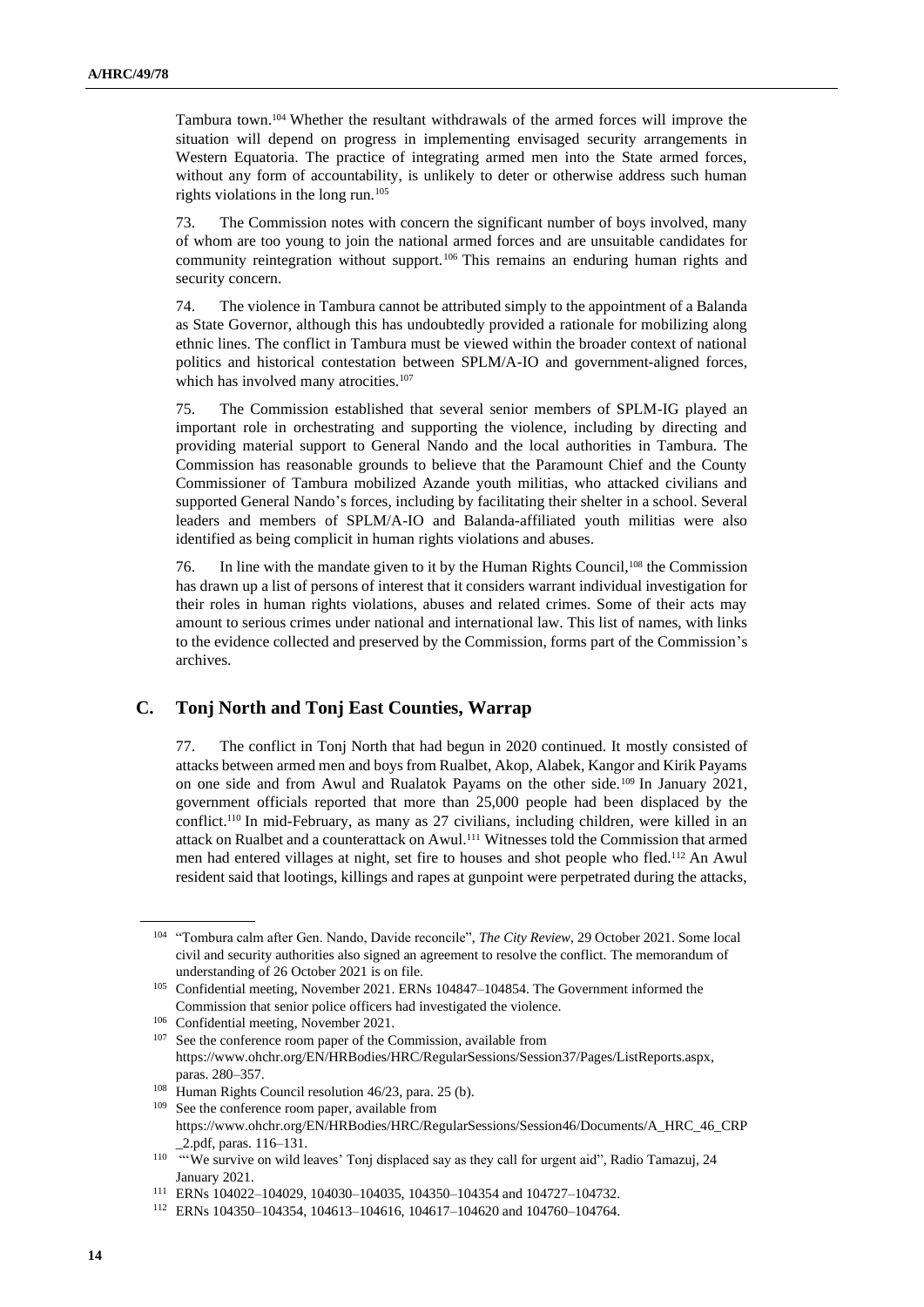and that these were illustrative of incidents seen elsewhere in Tonj North during 2021.<sup>113</sup> In July, in Marial-Lou, armed men from the Luanyjang community ransacked a health clinic and looted a United Nations aid warehouse, prompting clashes that displaced thousands and may have killed as many as 25 people.<sup>114</sup> These clashes ignited a series of retaliatory attacks and revenge killings.<sup>115</sup>

78. Tonj East saw similar patterns of violence involving groups of armed men from rival communities. For instance, as many as 27 people were killed around 15 August during clashes involving Luanyjang men against men from Marial-Lou and Thiik communities, and 13 people were killed in attacks by Luanyjang men in mid-October.<sup>116</sup> Additionally, some neighbouring communities imposed a blockade on Luanyjang areas, which discouraged humanitarian agencies from transporting supplies for fear of ambushes. Most aid deliveries were suspended in 2021, just as humanitarian needs increased alongside displacement, exacerbating the pre-existing crises of hunger and malnutrition in parts of Tonj East.<sup>117</sup>

79. The Commission has reasonable grounds to believe that National Security Service Director General Akol Koor Kuc, who is from Awul, fuelled the violence and insecurity in Tonj North and Tonj East Counties by facilitating the transfer of military grade weapons and ammunition to the area.<sup>118</sup> The National Security Service Chief, promoted by President Kiir in April 2021, has a known track record of arming members of cattle-keeping militias in the Tonj Counties.<sup>119</sup> The Commission is further concerned that Warrap Governor Aleu, referring to a mandate from President Kiir, recruited members of cattle-keeping militias to swell the ranks of the security forces and provided them with arms that are likely to end up in communities in conflict.<sup>120</sup>

80. The ongoing flow of arms into Warrap fuels the ferocity, scale and continuance of cyclic violence and associated human rights violations and abuses, while severely compromising any prospects of peacebuilding. The actions of government officials implicated in providing arms is completely antithetical to the stated objectives of disarmament efforts and to the State's human rights obligations.

# **XI. Transitional justice**

81. Chapter V of the Revitalized Agreement provides a comprehensive, holistic framework for transitional justice. It includes references to the Commission for Truth, Reconciliation and Healing, the Hybrid Court for South Sudan and the Compensation and Reparation Authority and associated fund as mechanisms to address accountability and the legacies of historical injustices and widespread human rights violations and abuses committed in the context of the conflict in South Sudan.

<sup>113</sup> ERNs 104760–104764.

<sup>114</sup> ERNs 104512–104516, 104674–104678. See also https://reliefweb.int/sites/reliefweb.int/files/resources/WFP%20Situation%20Report%20%23291%20 -%2016%20July%202021.pdf.

<sup>115</sup> ERNs 104461–104465, 104526–104529, 104512–104516, 104674–104678.

<sup>116</sup> ERNs 104522–104525, 104526–104529 and 104674–104678. See also "Warrap State officials say 27 killed, 29 wounded in communal clashes", Radio Tamazuj, 17 August 2021.

<sup>117</sup> See https://www.afro.who.int/sites/default/files/2021- 10/South%20Sudan%20Humanitarian%20Situation%20Report\_%2316%20- 16%20%20-%2030%20September%202021.pdf; https://reliefweb.int/sites/reliefweb.int/files/resources/WFP%20Situation%20Report%20%23294%20 -%2031%20August%202021.pdf; and https://reliefweb.int/sites/reliefweb.int/files/resources/REACH\_SSD\_Brief\_Rapid-Assessements-Tonj-North\_September-2021.pdf.

<sup>118</sup> ERNs 104030–104035, 104350–104354, 104674–104678, 104617–104620, 104688–104701, 104607–104612, 104727–104732, 104522–104525 and 104479–104483. New weapons appear to include AK47s. Guns procured from locally based soldiers of the South Sudan People's Defence Forces were also in circulation.

<sup>119</sup> ERNs 104727–104732, 104526–104529 and 104512–104516. See also [S/2020/1141,](http://undocs.org/en/S/2020/1141) annex IV.

<sup>120</sup> See https://www.youtube.com/watch?v=0gOCWFzSr5g.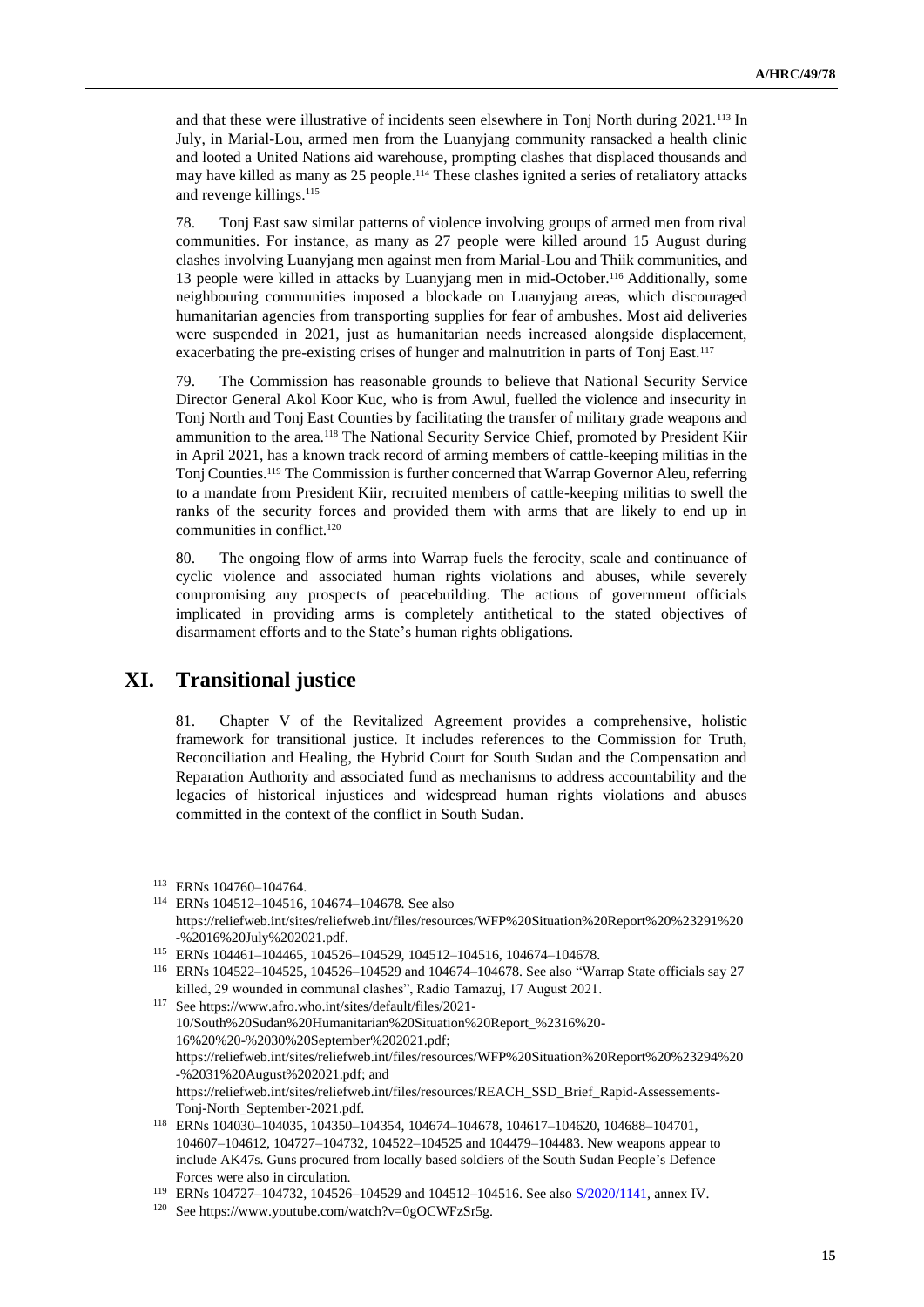#### **A. Status of transitional justice processes**

82. In January 2021, the Council of Ministers finally took steps, including the adoption of a resolution, to implement chapter V of the Revitalized Agreement. The Minister for Justice and Constitutional Affairs established a technical task force for transitional justice in his Ministry and reconstituted the technical committee charged with conducting national consultations on the Commission for Truth, Reconciliation and Healing.<sup>121</sup> On 31 December 2021, in his new year remarks, President Kiir announced that the Government would embark on the process of establishing the Commission for Truth, Reconciliation and Healing in January 2022, but failed to mention any steps for the Hybrid Court for South Sudan or the Compensation and Reparation Authority and associated fund.

83. While the Commission commends the Government for beginning the process of establishing the Commission for Truth, Reconciliation and Healing, it reiterates that chapter V of the Revitalized Agreement envisages the establishment of that Commission, the Hybrid Court for South Sudan and the Compensation and Reparation Authority and associated fund as complementary and mutually reinforcing mechanisms, a view affirmed by the citizens of South Sudan and other stakeholders, including the African Union.

84. Without progress on other measures, the decision by the Government to establish the Commission for Truth, Reconciliation and Healing is selective and contrary to the spirit and vision of chapter V, the implementation of which requires political will, national ownership and the full participation of all stakeholders. A conducive environment, financial resources, technical support and expertise are other requisites.

85. To encourage and enable citizen participation, public outreach to raise awareness of the transitional justice mechanisms set out in chapter V is critical. Most of the people of South Sudan with whom the Commission engaged were unaware of the transitional justice mechanisms to be established. Only a handful of people, mostly literate urban elites who have access to the media or have participated in related trainings, seem to know about them.<sup>122</sup> The technical committee for national consultations on the Commission for Truth, Reconciliation and Healing planned to commence its activities in January 2022 but was hamstrung as the Government had pledged only 20 per cent towards its budget of \$970,000. <sup>123</sup> Without adequate funding, it will be extremely difficult to carry out the consultations or to implement the holistic transitional justice programme that is required.

86. National consultations on transitional justice and participation in the constitutionmaking process require a conducive environment. The Commission is deeply concerned that the shrinking civic space and insecurity caused by the National Security Service will prevent the meaningful inclusion and participation of victims and citizens. Victims and human rights actors told the Commission that they felt deep apprehension about engaging in transitional justice and accountability processes for fear of reprisals from individuals within their communities and of threats of revenge attacks and harassment by State security actors.<sup>124</sup>

<sup>&</sup>lt;sup>121</sup> Ministerial orders No. 01/2021 and No. 02/2021. The technical committee has 36 members representing the Government, political parties signatories to the Agreement and civil society. A first round of national consultations on establishing the Commission for Truth, Reconciliation and Healing was conducted in 2017 and 2018.

<sup>122</sup> ERNs FGD-01, FGD-02, FGD-04, FGD-05, 104892–104897, 104887–104891, 104881–104883, 104907–104910, 104442–104447, 104426–104430, 104431–104436, 104437–104441, 104770– 104774, 104498–104501, 104733–104737, 104775–104779, 104502–104506, 104489–104493, 104751–104756, 104579–104584, 104765–104769 and 104815–104818.

<sup>123</sup> Technical committee presentation at the conference mentioned in paragraph 87.

<sup>124</sup> ERNs 104926–104928, 104923–104925, 104874–104877, 104878–104880, 104892–104897, 104887–104891, FGD-02, FGD-04, FGD-05 and FGD-07. Confidential meetings, November and December 2021. See also paras. 22–28 of the present report.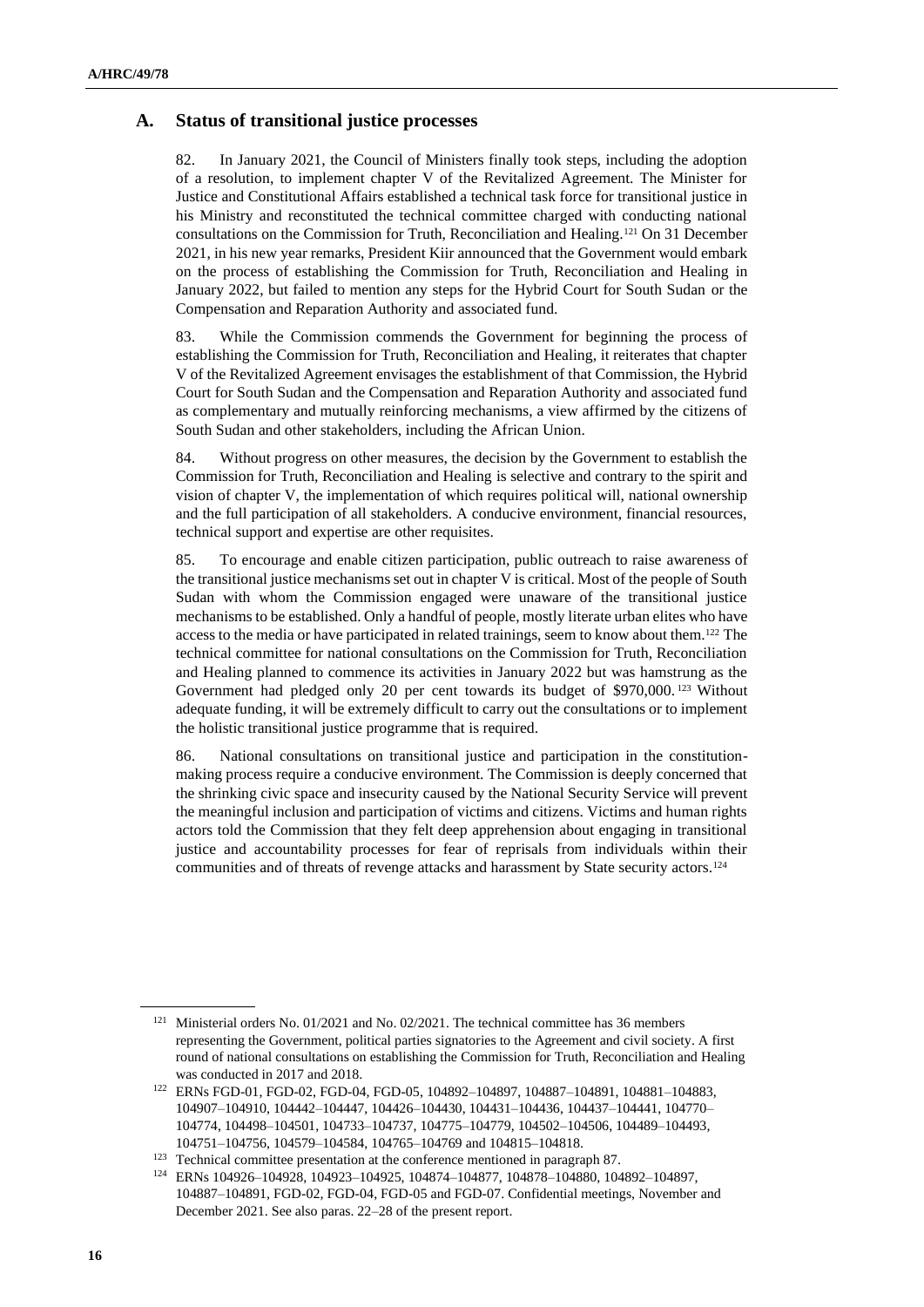### **B. Conference hosted by the Commission to sustain momentum for transitional justice**

87. In December 2021, the Commission, in collaboration with UNMISS and the Office of the United Nations High Commissioner for Human Rights (OHCHR), held a second conference on transitional justice, entitled "Conference on sustaining momentum for transitional justice in South Sudan". The conference brought together key State and non-State actors and stakeholders, including the African Union, regional partners, United Nations agencies and IGAD. The Government was represented by the Minister for Justice and Constitutional Affairs, Ruben Madol Arol Kachuo, the Minister of Defence and Veterans Affairs, Angelina Teny, the Minister of Gender, Child and Social Welfare, Aya Benjamin Warille, and the Minister of Peacebuilding, Stephen Par Kuol. The African Union Commissioner for Political Affairs, Peace and Security and other key officials of the African Union, as well as representatives of OHCHR, UNMISS and civil society, including transitional justice experts, participated in the conference.

88. The conference culminated in a number of resolutions that representatives of the Government committed themselves to implementing in collaboration with civil society and regional, international and development partners within six months (January–June 2022). The resolutions were on the following topics: opening communication channels between the African Union Commission and the Government to jumpstart the process of establishing the Hybrid Court for South Sudan; coordination of the transitional justice process; outreach programmes to raise awareness of transitional justice; how to ensure the inclusive participation of victims, stakeholders and community members in transitional justice processes; and the mobilization of financial and technical resources, including interim reparation measures, for conflict-affected victims.<sup>125</sup>

### **C. Unblocking the gridlock on establishing the Hybrid Court for South Sudan**

89. The Conference highlighted the lack of clarity and communication between the African Union and the Government about their respective roles in establishing the Hybrid Court for South Sudan and about the status of the draft 2017 memorandum of understanding. The Minister for Justice and Constitutional Affairs and the African Union Commissioner for Political Affairs, Peace and Security reaffirmed their commitment to reaching common ground on the Hybrid Court. The Minister also agreed to accelerate a joint review of the draft memorandum of understanding with the African Union, which would incorporate the views of parties not signatory to the Revitalized Agreement. Following that review, the Ministry would prepare draft legislation to establish the Hybrid Court.

# **XII. Conclusions**

90. **The transition in South Sudan is faltering owing to a lack of genuine political will to implement the Revitalized Agreement and address the root causes of the conflict. Key benchmarks of the Agreement have not been met, including the establishment of a unified military. A zero-sum political contest between SPLM-IG, which is in a dominant position, and SPLM/A-IO, alongside a fragile and deteriorating relationship between President Kiir and First Vice-President Machar, risks derailing the goals of the transition.**

91. **The failure to address the insurgencies by non-signatories to the Revitalized Agreement, particularly NAS in Central Equatoria, poses a severe threat to the peace process.**

<sup>&</sup>lt;sup>125</sup> For a summary of the resolutions, see

https://www.ohchr.org/Documents/HRBodies/HRCouncil/CoHRSouthSudan/Summary\_Resolutions\_ Conference\_13-15\_Dec\_2021.pdf.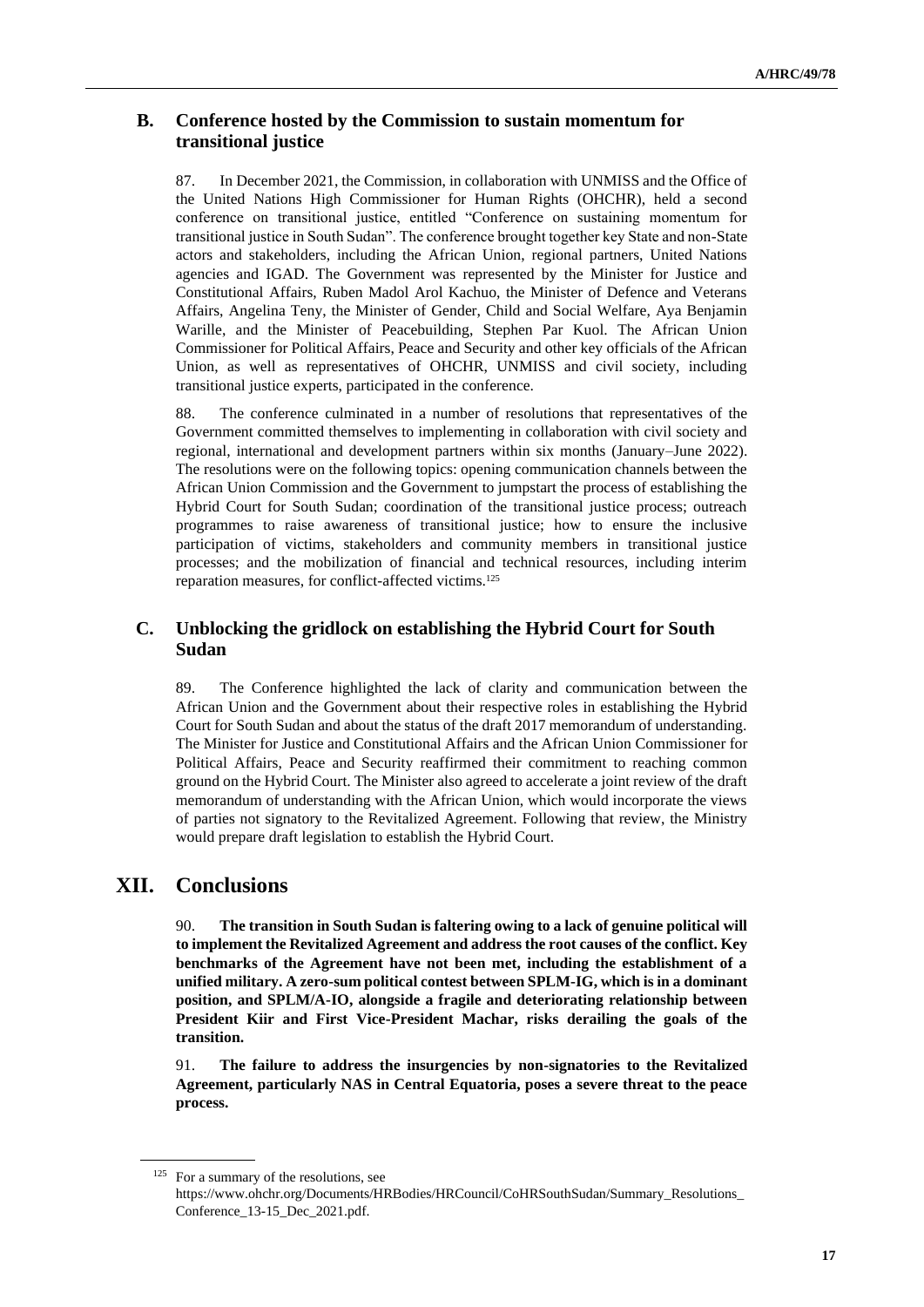92. **A climate of repression and political intolerance, arbitrary arrests, disappearances and extrajudicial killings continue to constrict the civic space and underline the climate of impunity in South Sudan. This undermines the prospects for an environment conducive to the effective conduct of transitional justice processes, constitution-making and the holding of national elections.** 

93. **Subnational conflicts in Tambura and in Tonj North and Tonj East Counties replicate the political contestation at the national level for power and territory and have strong ethnic dimensions. The politicization of ethnicity, the resistance to inclusive politics and the deliberate distortion of the ethnic composition of affected areas, all reflect the abject failure of the political leadership to manage the country's diversity.** 

94. **These conflicts are also characterized by gross human rights violations and abuses, which include killings, torture, conflict-related sexual violence, abductions and sexual slavery**.

95. **The situation in Central Equatoria illustrates how the Government's failure to provide for and oversee the conduct of the soldiers of the South Sudan People's Defence Forces fosters predatory behaviour and impunity for conflict-related sexual violence given the limited number of prosecutions. In Warrap, the Government's response to the violence and crime has itself been unlawful and perpetuated further violence, including extrajudicial killings, the distribution of weapons and the fuelling and entrenching of cycles of violence. Resorting to illegal executions is not only criminal but also ineffective in addressing criminality and in fact further entrenches a culture of unlawful violence.** 

96. **In their competition for political power and economic resources, predatory members of the elite have perpetrated economic crimes constituting a grand-scale theft of the nation's oil and non-oil fiscal revenues. The Government has consequently failed to prioritize and realize its socioeconomic rights obligations to the people of South Sudan, deepening the humanitarian crisis in the country.** 

97. **On the basis of the evidence in its possession, the Commission has reasonable grounds to believe that members of the Government of South Sudan have engaged in acts amounting to serious human rights violations and abuses, as well as related serious violations of international humanitarian law amounting to war crimes in the context of armed conflict in Central Equatoria and Western Equatoria. Individual investigations are warranted, including of persons identified for their roles in the conflict in Tambura, particularly for their responsibility for grave violations against children.**

98. **After eight years of conflict, the Commission is profoundly concerned about the deepening atmosphere of insecurity across the country, which intersects with the sense of impunity and has contributed to gender-based violations.**

99. **Perpetrators of sexual violence, including conflict-related sexual violence, enjoy impunity, as cases are rarely reported and, even where reported, are rarely prosecuted. This results from a lack of political will to achieve accountability, compounded by an absence of institutions that are willing and able to provide justice, medical support, psychosocial support and reparations. Victims of sexual violence are unable to access medical care, let alone psychosocial support. Isolated and limited advances in the implementation of accountability mechanisms remain woefully insufficient.** 

100. **The progress made by the Government on implementing the transitional justice measures set out in chapter V of the Revitalized Agreement has been slow and needs to be markedly energized. A holistic approach and demonstrations of political will are needed to ensure the establishment of an environment conducive to strengthening a sense of national ownership and to ensuring the full participation of victims' groups, civil society and stakeholders.** 

## **XIII. Recommendations**

101. **The Commission recommends that the Government:**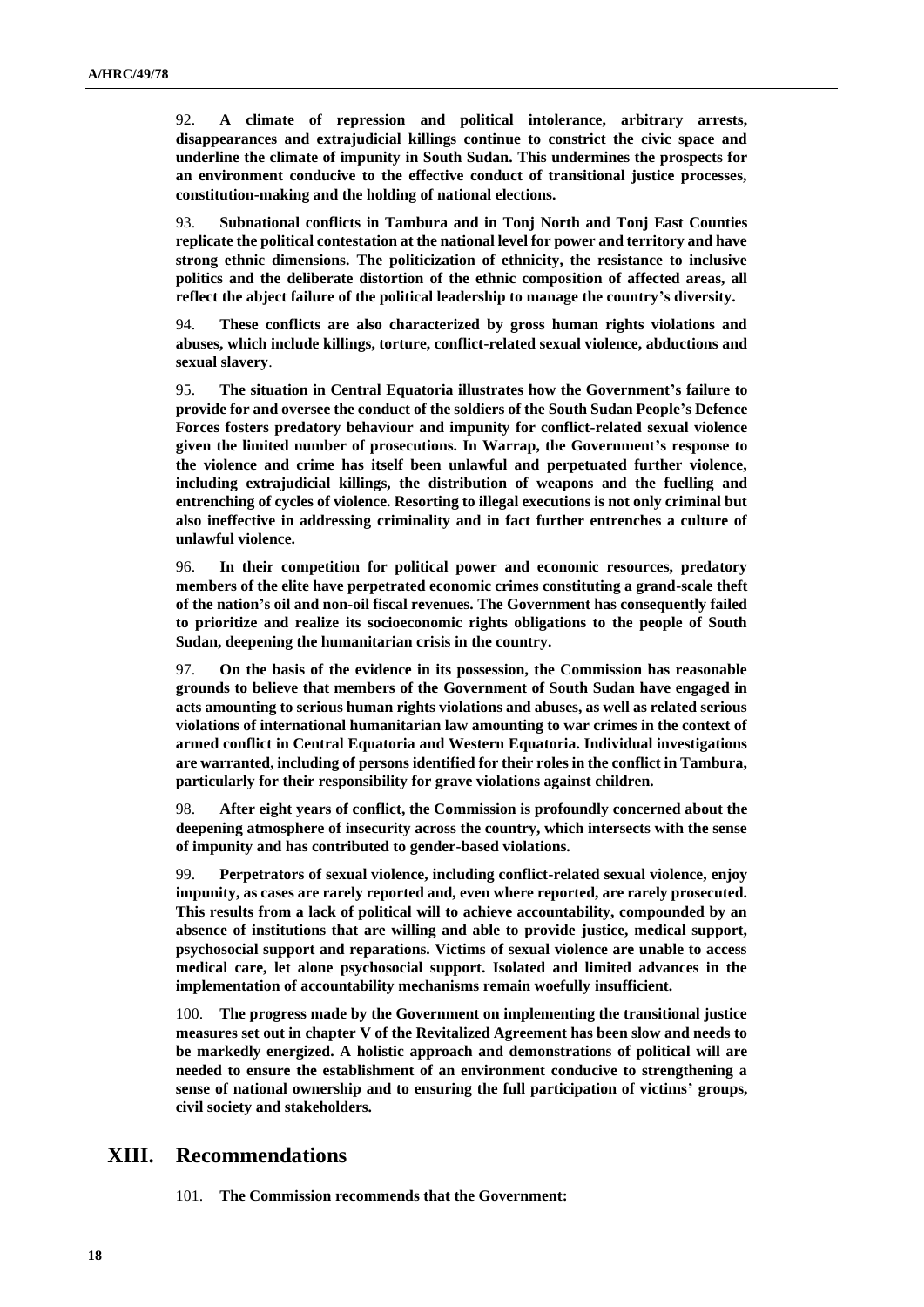(a) **Ensure effective functionality, cooperation and leadership within the government to address the root causes of conflict, better manage ethnic diversity in the country and ensure the full implementation of the provisions of the Revitalized Agreement, particularly the urgent security arrangements in chapter II and the transitional justice mechanisms envisaged in chapter V;**

(b) **Finalize the process for the adoption of the memorandum of understanding with the African Union to establish the Hybrid Court for South Sudan, including by establishing a forum to address the impasse between the African Union and the Government of South Sudan, as was identified as a next step in December 2021 at the conference hosted by the Commission;** 

Lead the development of a road map for the implementation of chapter V **of the Revitalized Agreement, with a matrix to include and define the following elements:**

(i) **The preparation of relevant legislation for the establishment of the Commission for Truth, Reconciliation and Healing, the Hybrid Court for South Sudan and the Compensation and Reparation Authority, ensuring their effectiveness and independence, with clear timelines;**

(ii) **The identification of ways of funding the transitional justice mechanisms and processes, thereby ensuring their effectiveness and independence;**

(iii) **Measures for strengthening domestic criminal justice, including the military justice system;**

(iv) **The identification of community-based, including traditional, mechanisms for promoting accountability, reconciliation and reparation within the communities of South Sudan;**

(v) **The consideration of relevant outcomes from the national dialogue and other consultations conducted by faith-based and other organizations;**

(vi) **The development of a consultation plan for the continual engagement and awareness-raising of citizens, victims and domestic stakeholders in the development and implementation of the above-mentioned measures, with special regard for the participation of women, young people and members of marginalized groups;**

(vii) **The definition and clarification of working relationships and responsibilities between implementing entities, including the Government, the African Union, IGAD, the reconstituted Joint Monitoring and Evaluation Commission, UNMISS and international and regional actors;**

**Establish an interim reparations programme to address the immediate needs of victims and survivors, including through medical and psychosocial support, incorporating a gender-sensitive approach and focusing in particular on sexual and gender-based violence;** 

(e) **In order to address impunity for conflict-related sexual violence, establish a committee with members from the Ministry of Gender, Child and Social Welfare, the United Nations Entity for Gender Equality and the Empowerment of Women (UN-Women), UNMISS, the Office of the Special Representative of the Secretary-General on Sexual Violence in Conflict, the Commission on Human Rights in South Sudan, experts on sexual violence and representatives of South Sudanese civil society to address accountability for conflict-related sexual violence; and mandate the committee to advise on the role to be played by domestic and military courts in the prosecution of conflictrelated sexual violence and on a coherent, comprehensive and gender-sensitive investigative and prosecutorial strategy;**

Strengthen national capacity for the collection and preservation of **evidence, including by setting up a database and collecting forensic data to facilitate the work of the transitional justice mechanisms envisaged in chapter V of the Revitalized Agreement and of domestic courts;**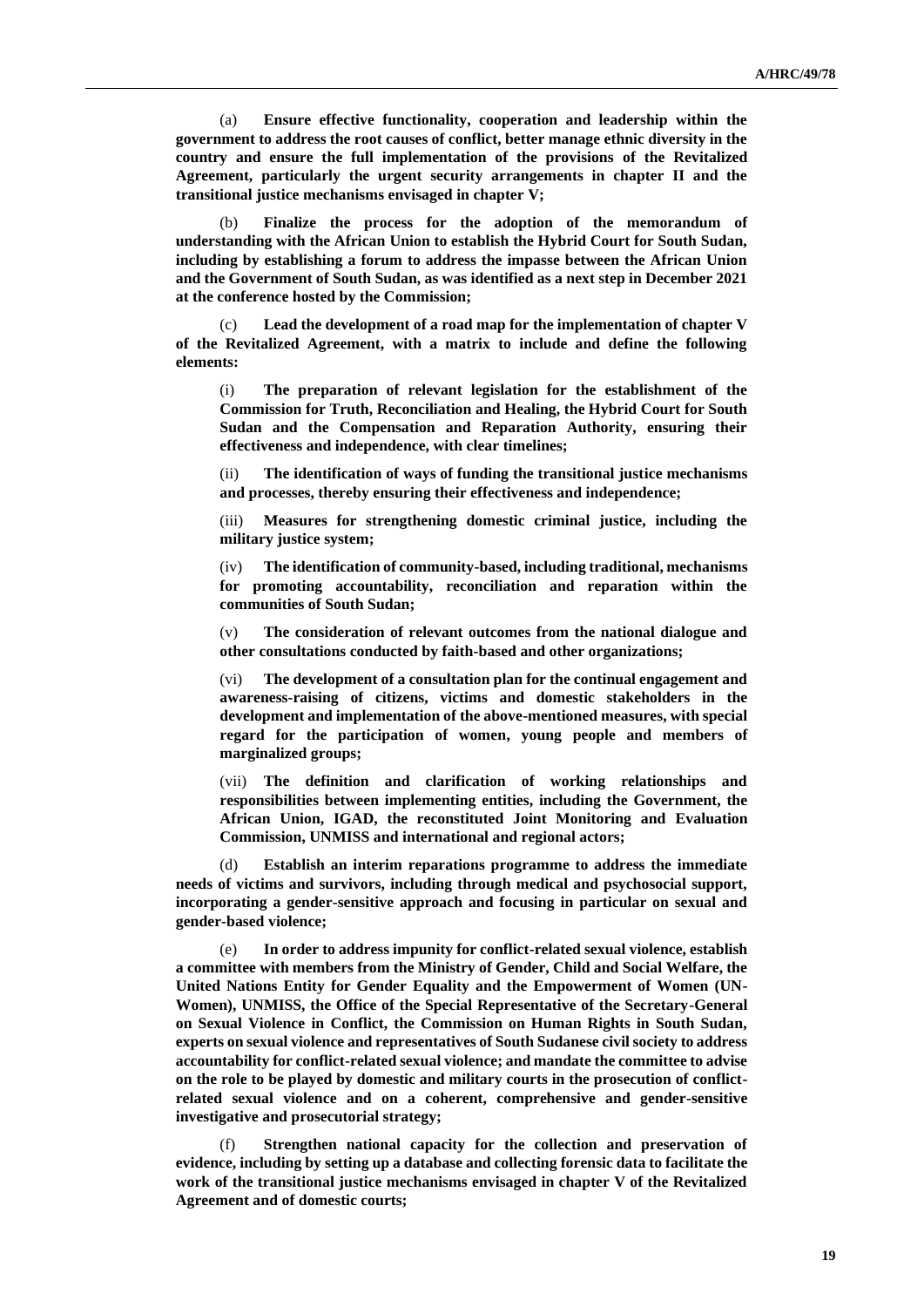(g) **Take steps immediately to implement the outstanding provisions of chapter IV of the Revitalized Agreement, including as part of a framework to address economic crimes and to improve management of the economy and the equitable distribution of resources and finances;**

(h) **Adopt and promote a strategy for national reconciliation and healing that can contribute to the management of plurality and ethnic diversity and the prevention of localized conflict;**

(i) **Ensure the timely investigation of all allegations of serious violations of international human rights and humanitarian law and of serious crimes under national law committed by the South Sudan People's Defence Forces, the National Security Service, other State security forces, NAS and other armed groups;**

(j) **Facilitate the realization of the right to return of refugees and internally displaced persons, allowing them to live in freedom and dignity and avoiding new situations of ethnicity-based segregation;**

(k) **Ensure that family members who have been separated through abduction, especially women and children taken during localized conflicts, are reunited with their families and provided with access to social integration programmes;**

In accordance with the Revitalized Agreement, initiate reforms to ensure **that the security sector is pluralistic and ethnically inclusive;**

(m) **Ensure that military discipline is upheld alongside the principle of command responsibility and that personnel are vetted, taking into account past violations of international human rights and humanitarian law; ensure also that personnel have enough resources to be self-sufficient and are discouraged from engaging in predatory behaviour; and remove military personnel from close proximity to communities;**

(n) **Accelerate disarmament, demobilization and reintegration programmes and sensitize the population to ensure their broad acceptance;**

(o) **Cease and prevent the redistribution of firearms collected in the context of disarmament, demobilization and reintegration efforts;**

(p) **Take effective measures to prevent acts aimed at interfering with the freedom to express opinions, such as attempts to intimidate or silence civil society representatives, journalists, legal professionals, human rights defenders and members of political groups;**

(q) **Repeal laws that restrict or weaken the activities of civil society and nongovernmental organizations, including those monitoring and reporting on government policies and human rights violations;**

(r) **Implement fully the three media laws – on the media authority, the right of access to information and the public broadcast company;**

Investigate the role played by the National Security Service in violations **of fundamental rights, such as unlawful detentions, arbitrary arrests, enforced disappearances and acts of torture, including of a sexual nature, and hold those responsible to account;**

Investigate enforced disappearances to establish the fate and whereabouts **of disappeared persons, bring perpetrators to justice and ensure justice for the victims by ensuring that those in positions of authority who tolerated or acquiesced to such enforced disappearances are held accountable.**

102. **The Commission recommends that the South Sudan People's Defence Forces, factions of SPLM-IG, SPLM/A-IO and non-State armed groups:**

(a) **Order, clearly and publicly, all troops and allied militias to prevent and end unlawful killings, arbitrary detentions, acts of torture, enforced disappearances, conflict-related sexual violence and looting;**